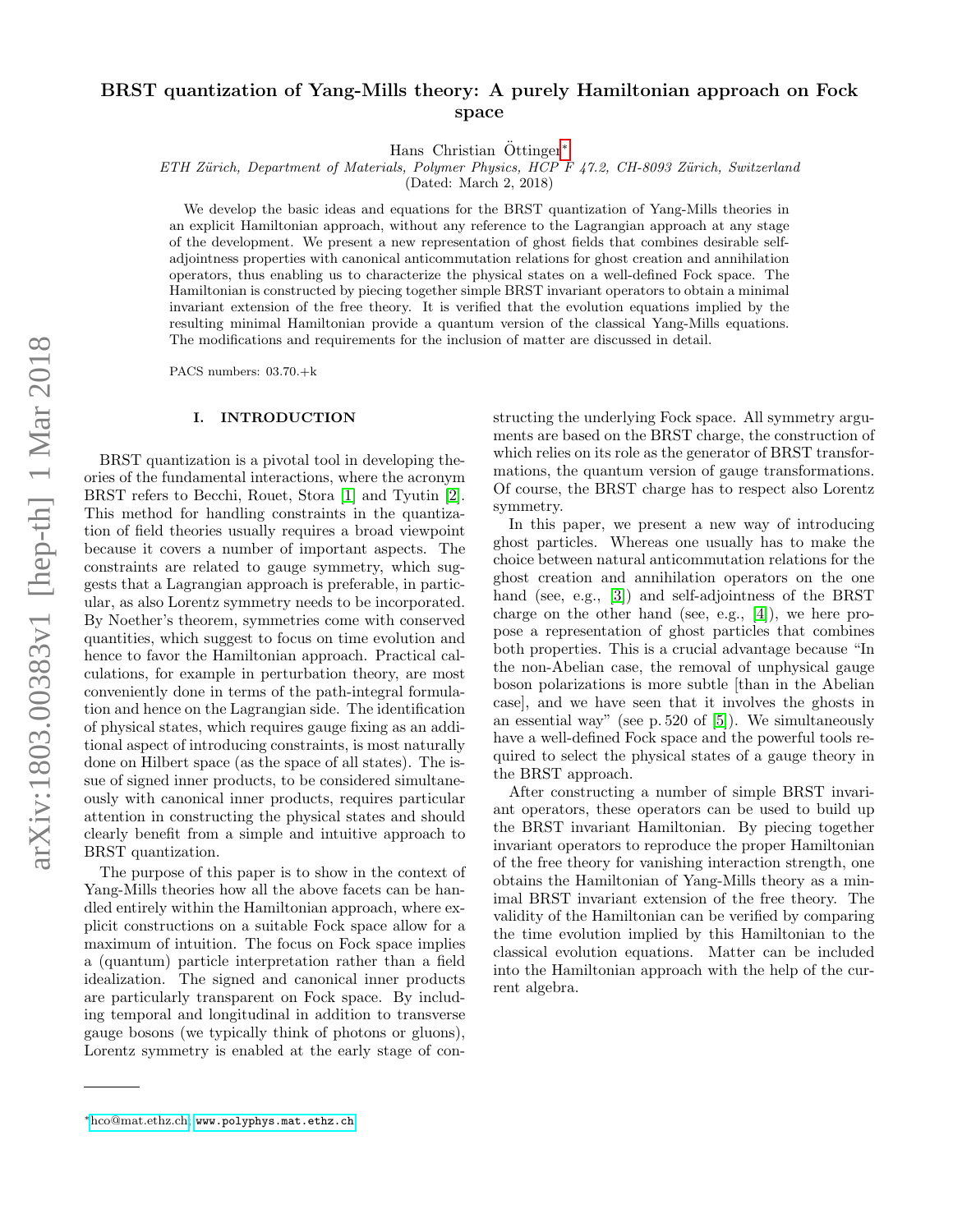### <span id="page-1-10"></span>II. CLASSICAL YANG-MILLS THEORY

Yang-Mills theory introduces antisymmetric fields  $F^a_{\mu\nu}$ that are defined in terms of four-vector potentials  $A^a_\mu$ ,

<span id="page-1-2"></span>
$$
F^a_{\mu\nu} = \partial_\mu A^a_\nu - \partial_\nu A^a_\mu - gf^{abc} A^b_\mu A^c_\nu,
$$
 (1)

where the superscripts  $a, b, c$  label the generators of the underlying symmetry group and the indices  $\mu, \nu$  label the space-time components; the parameter  $q$  is the strength of the interaction and the set of numbers  $f^{abc}$  are the structure constants of the underlying Lie group. The field equations are given by

<span id="page-1-0"></span>
$$
\partial^{\mu} F^{a}_{\mu\nu} - gf^{abc} A^{b\mu} F^{c}_{\mu\nu} = -J^{a}_{\nu}, \qquad (2)
$$

where the four-vector  $J_{\nu}^a$  is an external current. The parameter  $g$  usually occurs with the opposite sign because we here choose the signature  $(-, +, +, +)$  for the Minkowski metric, contrary to the more common convention  $(+, -, -, -)$ ; the four-vectors  $\partial_{\mu}$  and  $A^{a\mu}$  are independent of the signature of the Minkowski metric. The term  $\tilde{J}^a_\nu = -gf^{abc}A^{b\mu}F^c_{\mu\nu}$  may be interpreted as the current carried by the gauge bosons. The structure constants can be assumed to be completely antisymmetric in the indices  $a, b, c$  (see Sec. 15.4 of [\[5\]](#page-12-4)). They moreover satisfy the Jacobi identity

<span id="page-1-14"></span>
$$
f^{ads}f^{bcs} + f^{bds}f^{cas} + f^{cds}f^{abs} = 0.
$$
 (3)

This identity is repeatedly needed in analyzing the gauge transformation behavior of the classical and quantum Yang-Mills equations.

Let us consider gauge transformations, which are given by (see, e.g., pp. 490f of [\[5\]](#page-12-4) or Section 15.1 of [\[6\]](#page-12-5))

<span id="page-1-8"></span>
$$
A^a_\mu \to A^a_\mu + \partial_\mu \Lambda^a - g f^{abc} A^b_\mu \Lambda^c. \tag{4}
$$

Unlike for the Abelian case, the resulting transformation

$$
F^{a}_{\mu\nu} \to F^{a}_{\mu\nu} - gf^{abc} F^{b}_{\mu\nu} \Lambda^c + O(\Lambda^2), \tag{5}
$$

implies that the fields are not gauge invariant for non-Abelian Yang-Mills theories. However, by considering the combined transformation law

$$
\partial^{\mu}F_{\mu\nu}^{a} - gf^{abc}A^{b\mu}F_{\mu\nu}^{c} \rightarrow \partial^{\mu}F_{\mu\nu}^{a} - gf^{abc}A^{b\mu}F_{\mu\nu}^{c}
$$

$$
-gf^{abc}(\partial^{\mu}F_{\mu\nu}^{b} - gf^{bde}A^{d\mu}F_{\mu\nu}^{e})\Lambda^{c} + O(\Lambda^{2}), \quad (6)
$$

we realize that the field equations [\(2\)](#page-1-0) in the absence of external currents are gauge invariant. Moreover, the gauge transformation behavior of external currents required to obtain gauge invariant field equations becomes evident,

<span id="page-1-13"></span>
$$
J^a_\mu \to J^a_\mu - g f^{abc} J^b_\mu \Lambda^c. \tag{7}
$$

For the gauge bosons, we here impose the covariant Lorenz gauge condition

<span id="page-1-1"></span>
$$
\partial_{\mu}A^{a\mu} = 0. \tag{8}
$$

We finally rewrite the Yang-Mills equations in a particular inertial system in the Maxwellian form which, in contrast to all the above equations, is no longer manifestly Lorentz covariant. Such a reformulation is a straightforward exercise (see, e.g., [\[7,](#page-12-6) [8\]](#page-12-7) with some deviations in the choice of signs).

The counterparts of electric and magnetic fields are obtained by the convention

$$
(F_{\mu\nu}^{a}) = \begin{pmatrix} 0 & -E_{1}^{a} & -E_{2}^{a} & -E_{3}^{a} \\ E_{1}^{a} & 0 & B_{3}^{a} & -B_{2}^{a} \\ E_{2}^{a} & -B_{3}^{a} & 0 & B_{1}^{a} \\ E_{3}^{a} & B_{2}^{a} & -B_{1}^{a} & 0 \end{pmatrix}.
$$
 (9)

As pointed out before, for the non-Abelian case, these fields are not gauge invariant,

$$
\boldsymbol{B}^a \to \boldsymbol{B}^a - gf^{abc} \boldsymbol{B}^b \Lambda^c + O(\Lambda^2), \tag{10}
$$

and

<span id="page-1-9"></span>
$$
\boldsymbol{E}^{a} \to \boldsymbol{E}^{a} - gf^{abc} \boldsymbol{E}^{b} \Lambda^{c} + O(\Lambda^{2}). \tag{11}
$$

For convenience, we define the additional component

<span id="page-1-7"></span>
$$
E_0^a = \partial_\mu A^{a\mu},\tag{12}
$$

so that the Lorenz gauge condition [\(8\)](#page-1-1) can be expressed as  $E_0^a = 0$ .

The gauge-dependent field definitions [\(1\)](#page-1-2) become

<span id="page-1-3"></span>
$$
\boldsymbol{B}^{a} = \boldsymbol{\nabla} \times \boldsymbol{A}^{a} - \frac{1}{2} g f^{abc} \boldsymbol{A}^{b} \times \boldsymbol{A}^{c}, \qquad (13)
$$

<span id="page-1-6"></span>
$$
\boldsymbol{E}^{a} = \boldsymbol{\nabla} A^{a}_{0} - \frac{\partial \boldsymbol{A}^{a}}{\partial t} - gf^{abc} \boldsymbol{A}^{b} A^{c}_{0}, \qquad (14)
$$

and the field equations [\(2\)](#page-1-0) can be written as

<span id="page-1-5"></span>
$$
\nabla \cdot \boldsymbol{E}^a - gf^{abc} \boldsymbol{A}^b \cdot \boldsymbol{E}^c = -J_0^a = J^{a0}, \qquad (15)
$$

<span id="page-1-4"></span>
$$
\frac{\partial \boldsymbol{E}^a}{\partial t} - \boldsymbol{\nabla} \times \boldsymbol{B}^a - gf^{abc} (A_0^b \boldsymbol{E}^c - \boldsymbol{A}^b \times \boldsymbol{B}^c) = -\boldsymbol{J}^a. \tag{16}
$$

Equations  $(13)$ – $(16)$  correspond to Eqs.  $(3.15)$ ,  $(4.2c)$ ,  $(4.2a)$  and  $(4.2b)$  of [\[7\]](#page-12-6). In Eqs.  $(15)$  and  $(16)$ , we recognize the temporal and spatial components of the current  $-gf^{abc}A^{b\mu}F^c_{\mu\nu}$  associated with the fields,

<span id="page-1-12"></span>
$$
\tilde{J}^{a0} = gf^{abc} \mathbf{A}^b \cdot \mathbf{E}^c,\tag{17}
$$

$$
\tilde{\boldsymbol{J}}^a = -gf^{abc} (A_0^b \boldsymbol{E}^c - \boldsymbol{A}^b \times \boldsymbol{B}^c).
$$
 (18)

Equation [\(13\)](#page-1-3) can be used to eliminate  $B^a$  and  $B^c$ from Eq. [\(16\)](#page-1-4). After eliminating  $\boldsymbol{B}$  from the picture, we have the evolution equations

<span id="page-1-11"></span>
$$
\frac{\partial \boldsymbol{A}^a}{\partial t} = -\boldsymbol{E}^a + \boldsymbol{\nabla} A_0^a - gf^{abc} \boldsymbol{A}^b A_0^c,\tag{19}
$$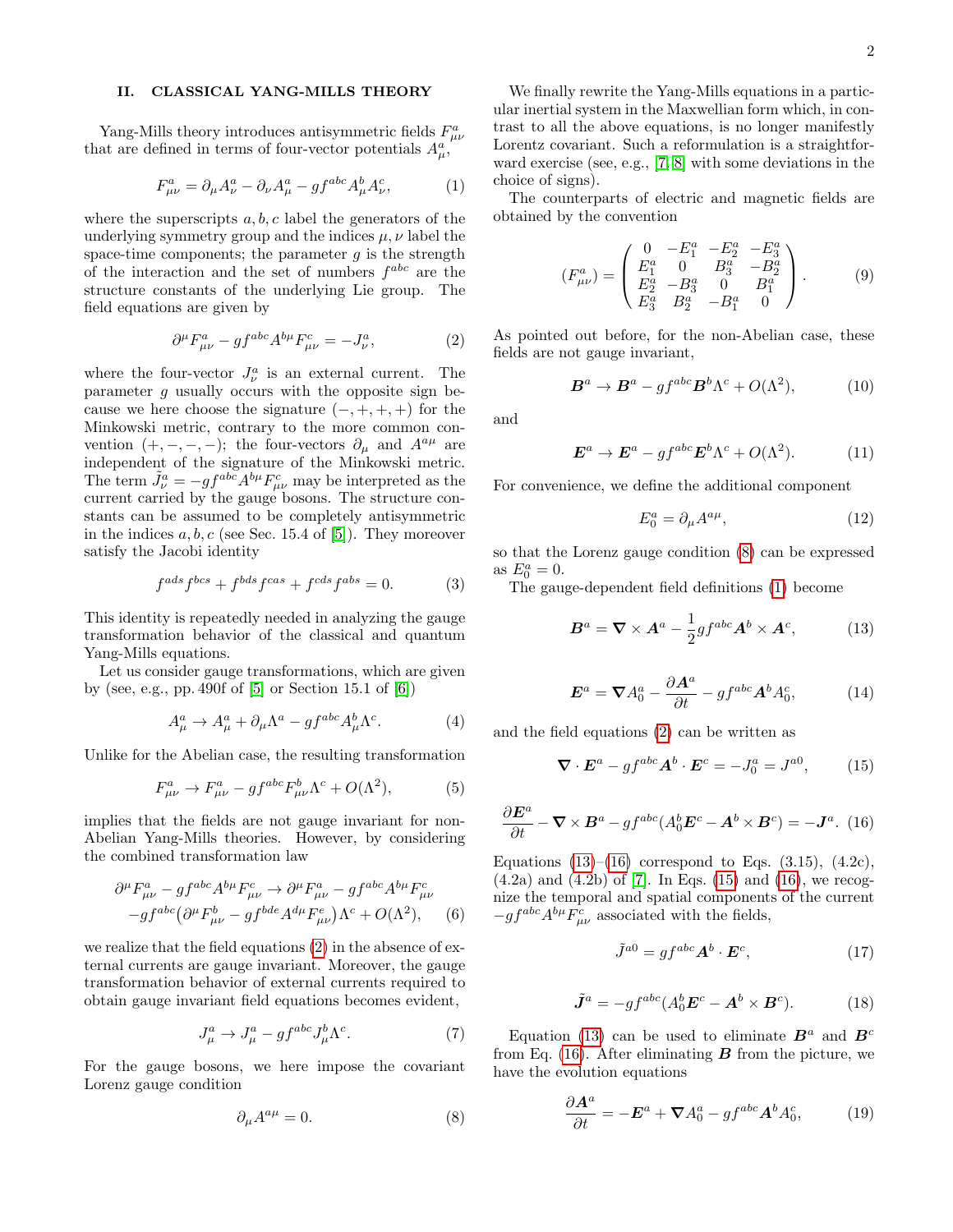and

<span id="page-2-2"></span>
$$
\frac{\partial \boldsymbol{E}^{a}}{\partial t} = -\boldsymbol{J}^{a} - \nabla^{2} \boldsymbol{A}^{a} + \boldsymbol{\nabla} \boldsymbol{\nabla} \cdot \boldsymbol{A}^{a} + gf^{abc} A_{0}^{b} \boldsymbol{E}^{c} \n+ gf^{abc} \left[ 2 \boldsymbol{A}^{b} \cdot \boldsymbol{\nabla} \boldsymbol{A}^{c} - \boldsymbol{A}^{b} \boldsymbol{\nabla} \cdot \boldsymbol{A}^{c} + (\boldsymbol{\nabla} \boldsymbol{A}^{b}) \cdot \boldsymbol{A}^{c} \right] \n- g^{2} f^{abs} f^{cds} \boldsymbol{A}^{b} \cdot \boldsymbol{A}^{c} \boldsymbol{A}^{d},
$$
\n(20)

together with the relation [\(15\)](#page-1-5). These equations define classical Yang-Mills theories in a formulation that does not manifestly exhibit Lorentz or gauge symmetry. These equations imply a conservation law with source term,

<span id="page-2-4"></span>
$$
\frac{\partial \tilde{J}^{a0}}{\partial t} + \nabla \cdot \tilde{J}^{a} = -gf^{abc} A^{b}_{\mu} J^{c\mu}.
$$
 (21)

A wave equation for  $A^a$  is obtained by subtracting Eq. [\(16\)](#page-1-4) from the time derivative of Eq. [\(14\)](#page-1-6). Similarly, a the wave equation for  $A^{a0}$  is obtained by subtracting Eq. [\(15\)](#page-1-5) from the divergence of Eq. [\(14\)](#page-1-6). We thus find the wave equations

<span id="page-2-0"></span>
$$
\left(\frac{\partial^2}{\partial t^2} - \nabla^2\right) A_0^a = J_0^a + gf^{abc} A^{b\mu} (\partial_0 A_\mu^c - 2\partial_\mu A_0^c)
$$

$$
+ g^2 f^{abs} f^{cds} A^b \cdot A^c A_0^d
$$

$$
- (\delta^{ac} \partial_0 - gf^{abc} A_0^b) \partial_\mu A^{c\mu}, \qquad (22)
$$

and

<span id="page-2-1"></span>
$$
\left(\frac{\partial^2}{\partial t^2} - \nabla^2\right) \mathbf{A}^a = \mathbf{J}^a + gf^{abc} A^{b\mu} (\nabla A^c_\mu - 2\partial_\mu \mathbf{A}^c) \n+ g^2 f^{abs} f^{cds} A^{b\mu} A^c_\mu \mathbf{A}^d \n- (\delta^{ac} \nabla - gf^{abc} \mathbf{A}^b) \partial_\mu A^{c\mu}, \quad (23)
$$

in each of which the last term disappears for the Lorenz gauge [\(8\)](#page-1-1) (cf. appendix of [\[8\]](#page-12-7)). A closer look at Eqs. [\(22\)](#page-2-0) and [\(23\)](#page-2-1) reveals that one recovers Lorentz covariance in these wave equations.

### <span id="page-2-3"></span>III. FOCK SPACE

We introduce a Fock space together with a collection of adjoint operators  $a_{\mathbf{q}}^{a\alpha}$  † and  $a_{\mathbf{q}}^{a\alpha}$  creating and annihilating field quanta, such as photons or gluons, with momentum  $q \in \overline{K}_{\times}^{3}$  and polarization state  $\alpha \in \{0, 1, 2, 3\}$ . The space of momentum vectors is given by the simple cubic lattice

$$
\bar{K}_{\times}^{3} = \{ \mathbf{q} = K_{L} \left( z_{1}, z_{2}, z_{3} \right) | z_{1}, z_{2}, z_{3} \in \mathbb{Z} \}, \qquad (24)
$$

where  $K_L$  is a lattice constant in momentum space, which is assumed to be small because it is given by the inverse system size. The additional label  $a$  is associated with the infinitesimal generators of an underlying Lie group [assuming 3 values for  $SU(2)$  corresponding to the  $W^+$ ,  $W^-$ , and  $Z^0$  bosons mediating weak interactions, 8 values for  $SU(3)$  corresponding to the gluon "color octet" mediating strong interactions, and  $N^2-1$  values for general  $SU(N)$ . For simplicity, we occasionally refer to the gauge or vector bosons associated with the Yang-Mills field as gluons, for which a labels eight different "color" states. The gluon creation and annihilation operators satisfy canonical commutation relations.

Details on the construction of Fock spaces can be found, e.g., in Secs. 1 and 2 of [\[9\]](#page-12-8), in Secs. 12.1 and 12.2 of [\[10\]](#page-12-9), or in Sec. 1.2.1 of [\[11\]](#page-12-10). We assume that the collection of the states created by multiple application of all the above creation operators on a ground state, which is annihilated by all the corresponding annihilation operators, is complete.

In the following, we repeatedly need the properties of the polarization states. We hence give our explicit representations. The temporal unit four-vector,

$$
(\bar{n}_{\mu q}^0) = \begin{pmatrix} 1 \\ 0 \\ 0 \\ 0 \end{pmatrix}, \tag{25}
$$

is actually independent of  $q$ . The three orthonormal spatial polarization vectors are chosen as

$$
(\bar{n}_{\mu q}^{1}) = \frac{1}{\sqrt{q_1^2 + q_2^2}} \begin{pmatrix} 0\\q_2\\-q_1\\0 \end{pmatrix},
$$
 (26)

$$
(\bar{n}_{\mu q}^{2}) = \frac{1}{q\sqrt{q_{1}^{2} + q_{2}^{2}}} \begin{pmatrix} 0\\q_{1}q_{3}\\q_{2}q_{3}\\-q_{1}^{2} - q_{2}^{2} \end{pmatrix}, \qquad (27)
$$

and

$$
(\bar{n}_{\mu\mathbf{q}}^3) = \frac{1}{q} \begin{pmatrix} 0\\q_1\\q_2\\q_3 \end{pmatrix},\tag{28}
$$

where  $q = |\mathbf{q}|$ . The polarization vectors  $\bar{n}_{\mathbf{q}}^1$  and  $\bar{n}_{\mathbf{q}}^2$  correspond to transverse gluons,  $\bar{n}_{q}^{3}$  corresponds to longitudinal gluons. Note the symmetry property

$$
\bar{n}_{-\mathbf{q}}^{\alpha} = (-1)^{\alpha} \,\bar{n}_{\mathbf{q}}^{\alpha} \,. \tag{29}
$$

In the BRST approach, one introduces the additional pairs  $B_{\mathbf{q}}^{a\dagger}$ ,  $B_{\mathbf{q}}^{a}$  and  $D_{\mathbf{q}}^{a\dagger}$ ,  $D_{\mathbf{q}}^{a}$  of creation and annihilation operators associated with ghost particles and their antiparticles. They are assumed to satisfy canonical anticommutation relations.

Fock spaces come with canonical inner products,  $s^{\text{can}}$ . The superscript † on the creation operators can actually be interpreted as the adjoint with respect to the canonical inner product. In gauge theories, the canonical inner product is not the physical one. We need an additional signed inner product,  $s^{\text{sign}}$ , for which states with negative norm exist (so that it is not an inner product in a strict sense). In both inner products, the natural base vectors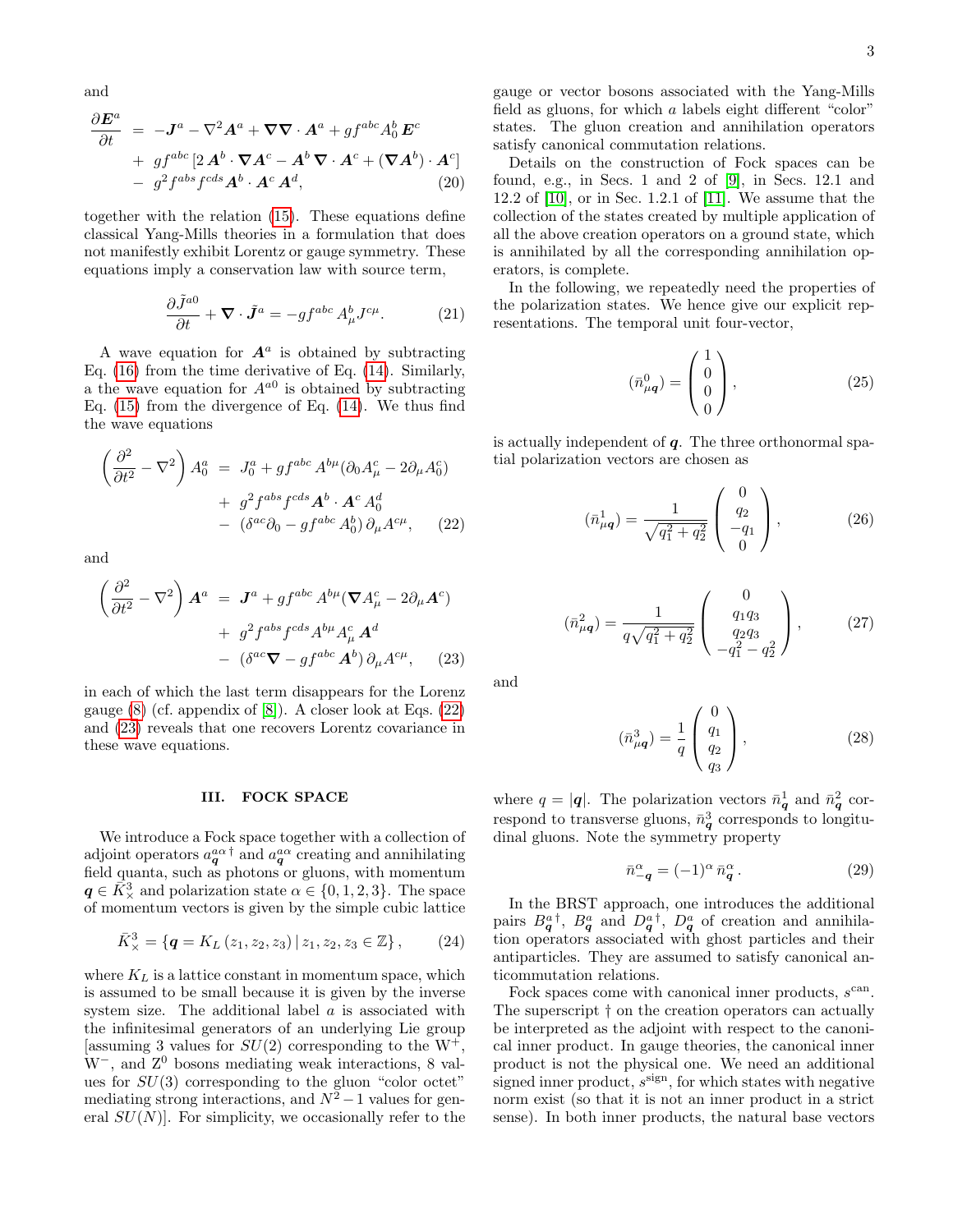TABLE I: Properties associated with the various creation operators used for constructing the Fock space

<span id="page-3-0"></span>

| commuting                          |                           | anticommuting |            |
|------------------------------------|---------------------------|---------------|------------|
| - metric                           | $+$ metric                | - metric      | $+$ metric |
| $a_{\boldsymbol{a}}^{a0\,\dagger}$ | $a_{\boldsymbol{c}}^{aj}$ |               |            |

of a Fock space, which are characterized by the occupation numbers of the various particles in the system, are orthogonal. If the canonical norm of a Fock base vector is one, the signed norm of that vector is obtained by introducing a factor −1 for every temporal gauge boson and for every ghost particle created by  $B_{q}^{a\dagger}$ . The adjoint of an operator with respect to the signed inner product is indicated by the superscript ‡. The commutation and signed product properties of all particles are compiled in Table [I.](#page-3-0)

### IV. BASICS OF BRST APPROACH

A brief discussion of BRST quantization in terms of creation and annihilation operators can be found on pp. 239–240 of [\[3\]](#page-12-2). For quantum electrodynamics, all the details have been elaborated in Section 3.2.5 of [\[11\]](#page-12-10). We here generalize these ideas to non-Abelian gauge theories.

#### A. Ghost particle operators

In the usual interpretation, the operators  $B_{q}^{a}{}^{\dagger}$  and  $D_{q}^{a}{}^{\dagger}$ in Table [I](#page-3-0) create massless ghost particles and their antiparticles. The Fourier modes of the corresponding fields are hence given by

<span id="page-3-1"></span>
$$
c_q^a = \frac{1}{\sqrt{2q}} (D_q^{a\dagger} - B_{-q}^a), \quad \bar{c}_q^a = \frac{1}{\sqrt{2q}} (B_q^{a\dagger} + D_{-q}^a). \tag{30}
$$

If we further define the fields

<span id="page-3-2"></span>
$$
\dot{c}_{\bm{q}}^{a} = \mathbf{i}\sqrt{\frac{q}{2}}(D_{\bm{q}}^{a \, \dagger} + B_{-\bm{q}}^{a}), \quad \dot{\bar{c}}_{\bm{q}}^{a} = \mathbf{i}\sqrt{\frac{q}{2}}(B_{\bm{q}}^{a \, \dagger} - D_{-\bm{q}}^{a}), \tag{31}
$$

the only non-vanishing anticommutation relations among the operators introduced in Eqs. [\(30\)](#page-3-1) and [\(31\)](#page-3-2) are given by

<span id="page-3-6"></span>
$$
\{c_{\mathbf{q}}^{a}, \dot{\bar{c}}_{\mathbf{q}'}^{b}\} = -i\delta_{ab}\delta_{\mathbf{q}+\mathbf{q}',\mathbf{0}}, \quad \{\bar{c}_{\mathbf{q}}^{a}, \dot{c}_{\mathbf{q}'}^{b}\} = i\delta_{ab}\delta_{\mathbf{q}+\mathbf{q}',\mathbf{0}}.\tag{32}
$$

Further note the adjointness properties with respect to the signed inner product,

<span id="page-3-3"></span>
$$
c_q^{a \, \ddagger} = \bar{c}_{-q}^{a}, \qquad \dot{c}_q^{a \, \ddagger} = \dot{\bar{c}}_{-q}^{a}, \tag{33}
$$

and the simple transformation rule for the energy of noninteracting massless ghosts (neglecting an irrelevant constant to achieve normal ordering),

<span id="page-3-7"></span>
$$
\sum_{\mathbf{q}\in\bar{K}_{\times}^{3}}q\left(B_{\mathbf{q}}^{a\dagger}B_{\mathbf{q}}^{a} + D_{\mathbf{q}}^{a\dagger}D_{\mathbf{q}}^{a}\right) = \sum_{\mathbf{q}\in\bar{K}_{\times}^{3}}\left(\dot{c}_{\mathbf{q}}^{a}\dot{c}_{-\mathbf{q}}^{a} + q^{2}c_{\mathbf{q}}^{a}\bar{c}_{-\mathbf{q}}^{a}\right).
$$
\n(34)

At this point a comment on notation should be useful. One might be tempted to interpret the dots in the symbols  $\dot{c}_{\bm{q}}^a$ ,  $\ddot{\dot{\bar{c}}}_{\bm{q}}^a$  $q^u$  introduced in Eq. [\(31\)](#page-3-2) as time derivatives. However, this interpretation works only for massless free ghost particles. For quantum electrodynamics, this interpretation would actually be justified. For non-Abelian gauge theories, however, the ghost particles are no longer free and  $\dot{c}_{\bm{q}}^a$ ,  $\dot{\bar{c}}_{\bm{q}}^{\dot{a}}$  $q<sup>a</sup>$  should be recognized as nothing but the operators defined in Eq. [\(31\)](#page-3-2); they do not coincide with time derivatives that could be defined in terms of the full Hamiltonian.

#### B. Alternative representation of ghosts

It has been pointed out by Kugo and Ojima [\[4\]](#page-12-3) that the lack of self-adjointness of the ghost operators expressed in Eq. [\(33\)](#page-3-3) is a serious disadvantage in constructing the physical states. In non-Abelian Yang-Mills theories, it moreover keeps the Hamiltonian from being self-adjoint. Those authors hence recommend an alternative representation of ghosts that, however, requires non-canonical anticommutation relations for the creation and annihilation operators  $B_{\mathbf{q}}^{a\dagger}$ ,  $B_{\mathbf{q}}^{a}$  and  $D_{\mathbf{q}}^{a\dagger}$ ,  $D_{\mathbf{q}}^{a}$ . In order to base our development on a well-defined Fock space, we strongly prefer to keep canonical anticommutation relations. We therefore propose a new representation of the ghost fields in terms of two creation and two annihilation operators,

<span id="page-3-4"></span>
$$
c_q^a = \frac{1}{2\sqrt{q}} (B_q^{a\dagger} + D_q^{a\dagger} - B_{-q}^a + D_{-q}^a), \tag{35}
$$

$$
\bar{c}_{\mathbf{q}}^{a} = \frac{1}{2\sqrt{q}} (B_{\mathbf{q}}^{a\dagger} - D_{\mathbf{q}}^{a\dagger} + B_{-\mathbf{q}}^{a} + D_{-\mathbf{q}}^{a}), \tag{36}
$$

<span id="page-3-9"></span>
$$
\dot{c}_q^a = \frac{\mathrm{i}\sqrt{q}}{2} (B_q^{a\dagger} + D_q^{a\dagger} + B_{-q}^a - D_{-q}^a),\tag{37}
$$

and

<span id="page-3-5"></span>
$$
\dot{\bar{c}}_q^a = \frac{\mathrm{i}\sqrt{q}}{2} (B_q^{a\dagger} - D_q^{a\dagger} - B_{-q}^a - D_{-q}^a). \tag{38}
$$

A straightforward calculation shows that the resulting anticommutation relations for the operators defined in Eqs.  $(35)$ – $(38)$  are identical to the previously found ones, where the only nontrivial anticommutators are given in Eq. [\(32\)](#page-3-6). Therefore, also most of the subsequent calculations for the two ways of introducing ghost fields are identical. Moreover, Eq. [\(34\)](#page-3-7) remains valid.

The big advantage of the new definitions are the selfadjointness properties

<span id="page-3-8"></span>
$$
c_q^{a \dagger} = c_{-q}^a
$$
,  $\dot{c}_q^{a \dagger} = \dot{c}_{-q}^a$ ,  $\bar{c}_q^{a \dagger} = -\bar{c}_{-q}^a$ ,  $\dot{\bar{c}}_q^{a \dagger} = -\dot{\bar{c}}_{-q}^a$ . (39)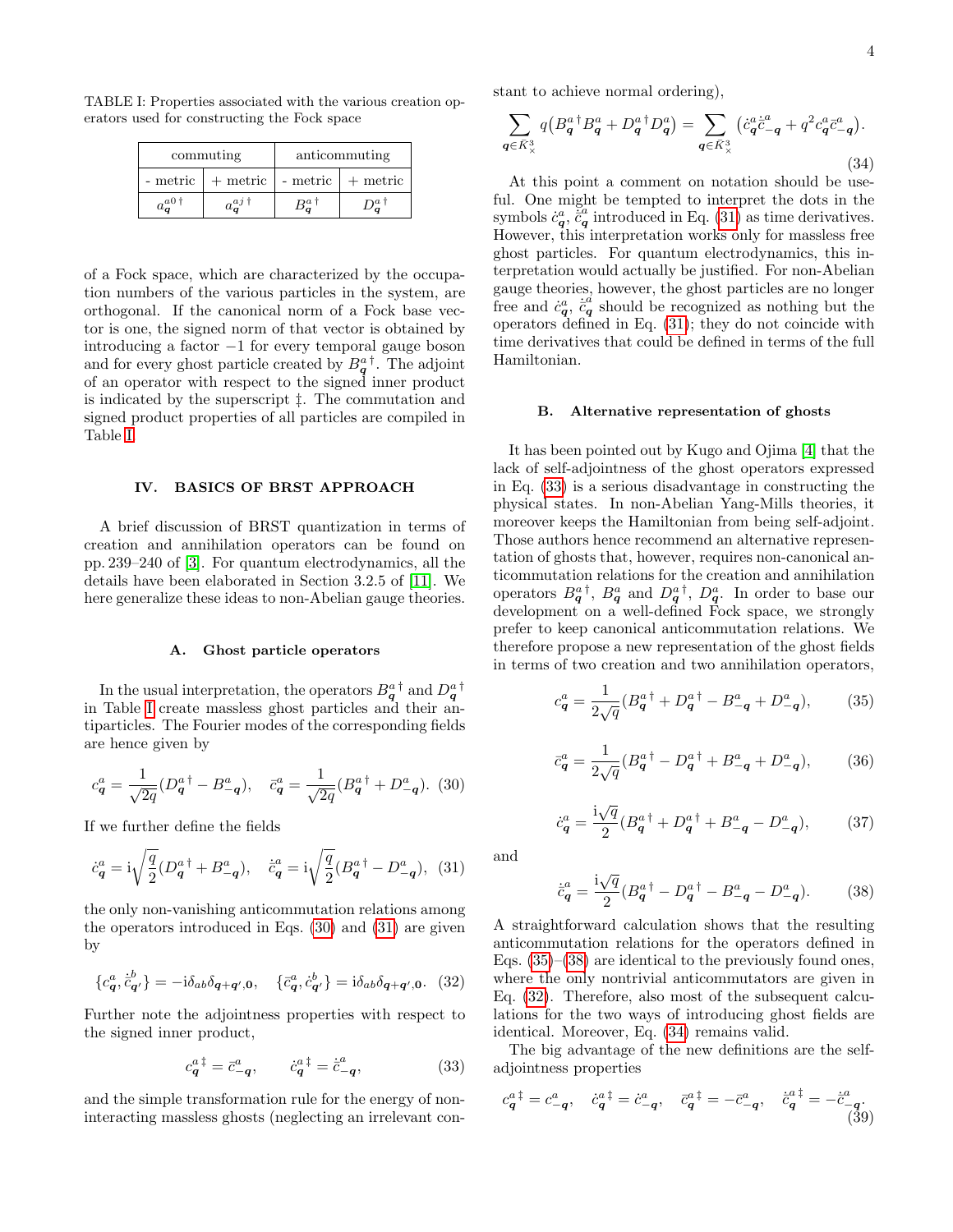These properties imply the self-adjointness of products such as

$$
\left(c_q^a \bar{c}_{\bm{q}}^b\right)^{\ddagger} = c_{-\bm{q}}^a \bar{c}_{-\bm{q}}^b. \tag{40}
$$

The systematic occurrence of  $c\bar{c}$  pairs is attractive also from another viewpoint: We obtain a symmetry under rescaling  $c$  and  $\bar{c}$  by inverse factors and hence an additional conserved quantity in the ghost domain (see Section VIC for details). In view of Eqs.  $(33)$  and  $(39)$ , we refer to the two options for introducing ghost operators as "cross-adjointness" (option 1) and "self-adjointness" (option 2), respectively. We once more emphasize that both options are realized on exactly the same Fock space.

#### C. BRST charge and transformations

To keep track of sums and differences of photon creation and annihilation operators, to evaluate commutators and anticommutators in an efficient manner, and to facilitate the comparison with the classical theory, we introduce the operators

$$
\alpha_{\mathbf{q}}^{a} = \frac{1}{\sqrt{2q}} \left[ \bar{n}_{\mathbf{q}}^{0} (a_{\mathbf{q}}^{a0\dagger} - a_{-\mathbf{q}}^{a0}) + \bar{n}_{\mathbf{q}}^{1} (a_{\mathbf{q}}^{a1\dagger} - a_{-\mathbf{q}}^{a1}) + \bar{n}_{\mathbf{q}}^{2} (a_{\mathbf{q}}^{a2\dagger} + a_{-\mathbf{q}}^{a2}) + \bar{n}_{\mathbf{q}}^{3} (a_{\mathbf{q}}^{a3\dagger} - a_{-\mathbf{q}}^{a3}) \right], \tag{41}
$$

and

$$
\varepsilon_{\mathbf{q}}^{a} = -i\sqrt{\frac{q}{2}} \left[ \bar{n}_{\mathbf{q}}^{0} (a_{\mathbf{q}}^{a0\dagger} + a_{-\mathbf{q}}^{a0} + a_{\mathbf{q}}^{a3\dagger} - a_{-\mathbf{q}}^{a3}) + \bar{n}_{\mathbf{q}}^{1} (a_{\mathbf{q}}^{a1\dagger} + a_{-\mathbf{q}}^{a1}) + \bar{n}_{\mathbf{q}}^{2} (a_{\mathbf{q}}^{a2\dagger} - a_{-\mathbf{q}}^{a2}) + \bar{n}_{\mathbf{q}}^{3} (a_{\mathbf{q}}^{a3\dagger} + a_{-\mathbf{q}}^{a3} + a_{\mathbf{q}}^{a0\dagger} - a_{-\mathbf{q}}^{a0}) \right].
$$
\n(42)

According to Eqs. (3.73) and (3.81) of [\[11\]](#page-12-10),  $\alpha_q^a$  corresponds to the four-vector potential and  $\varepsilon_q^a$  to the electric field [augmented by the time component introduced in Eq. [\(12\)](#page-1-7)]. These four-vectors satisfy canonical commutation relations

<span id="page-4-4"></span>
$$
[\varepsilon_{\mathbf{p}}^{a\mu}, \alpha_{\mathbf{q}}^{b\nu}] = i\eta^{\mu\nu}\delta_{ab}\delta_{\mathbf{p}+\mathbf{q},\mathbf{0}},\tag{43}
$$

<span id="page-4-5"></span>
$$
[\alpha_{\mathbf{p}}^{a\mu}, \alpha_{\mathbf{q}}^{b\nu}] = [\varepsilon_{\mathbf{p}}^{a\mu}, \varepsilon_{\mathbf{q}}^{b\nu}] = 0,\tag{44}
$$

where  $\eta^{\mu\nu}$  represents the Minkowski metric, and possess the following self-adjointness properties with respect to the signed inner product,

$$
\alpha_{\mathbf{q}}^{a \, \dagger} = \alpha_{-\mathbf{q}}^{a}, \qquad \varepsilon_{\mathbf{q}}^{a \, \dagger} = \varepsilon_{-\mathbf{q}}^{a}.\tag{45}
$$

The energy of temporal and longitudinal noninteracting vector bosons can be written as

<span id="page-4-2"></span>
$$
\sum_{\mathbf{q} \in \bar{K}_{\times}^{3}} q \left( a_{\mathbf{q}}^{a0} \dagger a_{\mathbf{q}}^{a0} + a_{\mathbf{q}}^{a3} \dagger a_{\mathbf{q}}^{a3} \right) =
$$
\n
$$
\sum_{\mathbf{q} \in \bar{K}_{\times}^{3}} i q_{j} \left( \varepsilon_{\mathbf{q}}^{aj} \alpha_{-\mathbf{q}}^{a0} + \alpha_{\mathbf{q}}^{aj} \varepsilon_{-\mathbf{q}}^{a0} \right)
$$
\n
$$
+ \frac{1}{2} \sum_{\mathbf{q} \in \bar{K}_{\times}^{3}} \left( \frac{q_{j} q_{k}}{q^{2}} \varepsilon_{\mathbf{q}}^{aj} \varepsilon_{-\mathbf{q}}^{ak} - \varepsilon_{\mathbf{q}}^{a0} \varepsilon_{-\mathbf{q}}^{a0} \right). \tag{46}
$$

In the following, we use the notation

<span id="page-4-3"></span>
$$
(AB)_{\mathbf{q}} = \frac{1}{\sqrt{V}} \sum_{\mathbf{q}',\mathbf{q}'' \in \bar{K}_{\times}^3} \delta_{\mathbf{q}'+\mathbf{q}'',\mathbf{q}} A_{\mathbf{q}'} B_{\mathbf{q}''}, \qquad (47)
$$

for any two  $q$  dependent operators  $A$  and  $B$ . This notation for convolutions allows us to obtain more compact equations, where working on the infinite lattice  $\bar{K}_{\times}^{3}$  (that is, in the thermodynamic limit) is crucial for obtaining the usual properties of convolutions (the relevance of high momenta for a symmetry involving derivatives has been pointed out on p. 169 of [\[11\]](#page-12-10); on a finite lattice, rigorous BRST symmetry cannot be expected).

The following expression for the BRST charge is inspired, for example, by Eq.  $(5.10)$  of  $[3]$  or Eq.  $(2.22)$  of [\[12\]](#page-12-11), but the proper formulation in the present setting is not entirely straightforward,

<span id="page-4-0"></span>
$$
Q = \sum_{\mathbf{q} \in \bar{K}_{\times}^{3}} \left( \varepsilon_{0\mathbf{q}}^{a} \dot{c}_{-\mathbf{q}}^{a} - i q_{j} \varepsilon_{\mathbf{q}}^{aj} c_{-\mathbf{q}}^{a} \right)
$$
  
+ 
$$
gf^{abc} \sum_{\mathbf{q} \in \bar{K}_{\times}^{3}} \left( \varepsilon^{a\mu} \alpha_{\mu}^{b} - \dot{c}^{a} \bar{c}^{b} + \frac{1}{2} c^{a} \dot{\bar{c}}^{b} \right)_{\mathbf{q}} c_{-\mathbf{q}}^{c}.
$$
 (48)

Rearranging the factors in the three-particle collision terms proportional to  $q$  in Eq. [\(48\)](#page-4-0) is unproblematic because, whenever a nonzero contribution might arise from a nontrivial anticommutation relation, the corresponding structure constant with two equal labels vanishes. In particular, normal ordering is not an issue in three-particle collision terms, which is an appealing feature of such interactions.

The BRST charge [\(48\)](#page-4-0) implies the following characteristic BRST transformations for non-Abelian gauge theories,

<span id="page-4-1"></span>
$$
\delta \alpha_{0\mathbf{q}}^a = \dot{c}_{\mathbf{q}}^a - gf^{abc} (\alpha_0^b c^c)_{\mathbf{q}},
$$
  
\n
$$
\delta \alpha_{j\mathbf{q}}^a = -iq_j c_{\mathbf{q}}^a - gf^{abc} (\alpha_j^b c^c)_{\mathbf{q}},
$$
  
\n
$$
\delta \varepsilon_{\mu\mathbf{q}}^a = -gf^{abc} (\varepsilon_\mu^b c^c)_{\mathbf{q}}.
$$
  
\n
$$
\delta c_{\mathbf{q}}^a = \frac{1}{2} gf^{abc} (c^b c^c)_{\mathbf{q}},
$$
  
\n
$$
\delta \dot{c}_{\mathbf{q}}^a = gf^{abc} (\dot{c}^b c^c)_{\mathbf{q}},
$$
  
\n
$$
\delta \bar{c}_{\mathbf{q}}^a = \varepsilon_{\mathbf{q}}^{a0} + gf^{abc} (\bar{c}^b c^c)_{\mathbf{q}},
$$
  
\n
$$
\delta \dot{\bar{c}}_{\mathbf{q}}^a = -iq_j \varepsilon_{\mathbf{q}}^{aj} + gf^{abc} (\varepsilon^{b\mu} \alpha_\mu^c - \dot{c}^b \bar{c}^c + c^b \dot{\bar{c}}^c)_{\mathbf{q}},
$$
 (49)

where  $\delta = i[Q, \cdot]$  for boson and  $\delta = i\{Q, \cdot\}$  for fermion operators. The first two lines of Eq. [\(49\)](#page-4-1) correspond to the gauge transformation [\(4\)](#page-1-8), the third line of Eq. [\(49\)](#page-4-1) corresponds to the transformation [\(11\)](#page-1-9).

With the BRST charge [\(48\)](#page-4-0) we have the tool to discuss all aspects of BRST symmetry. In particular, we can construct a BRST invariant Hamiltonian and the physical states in the large Fock space involving ghosts. The compatibility of BRST invariance with Lorentz symmetry is visible in the first two lines of Eq. [\(49\)](#page-4-1), which relates the BRST transformations of the four-vector potential to the time and space derivatives of the ghost field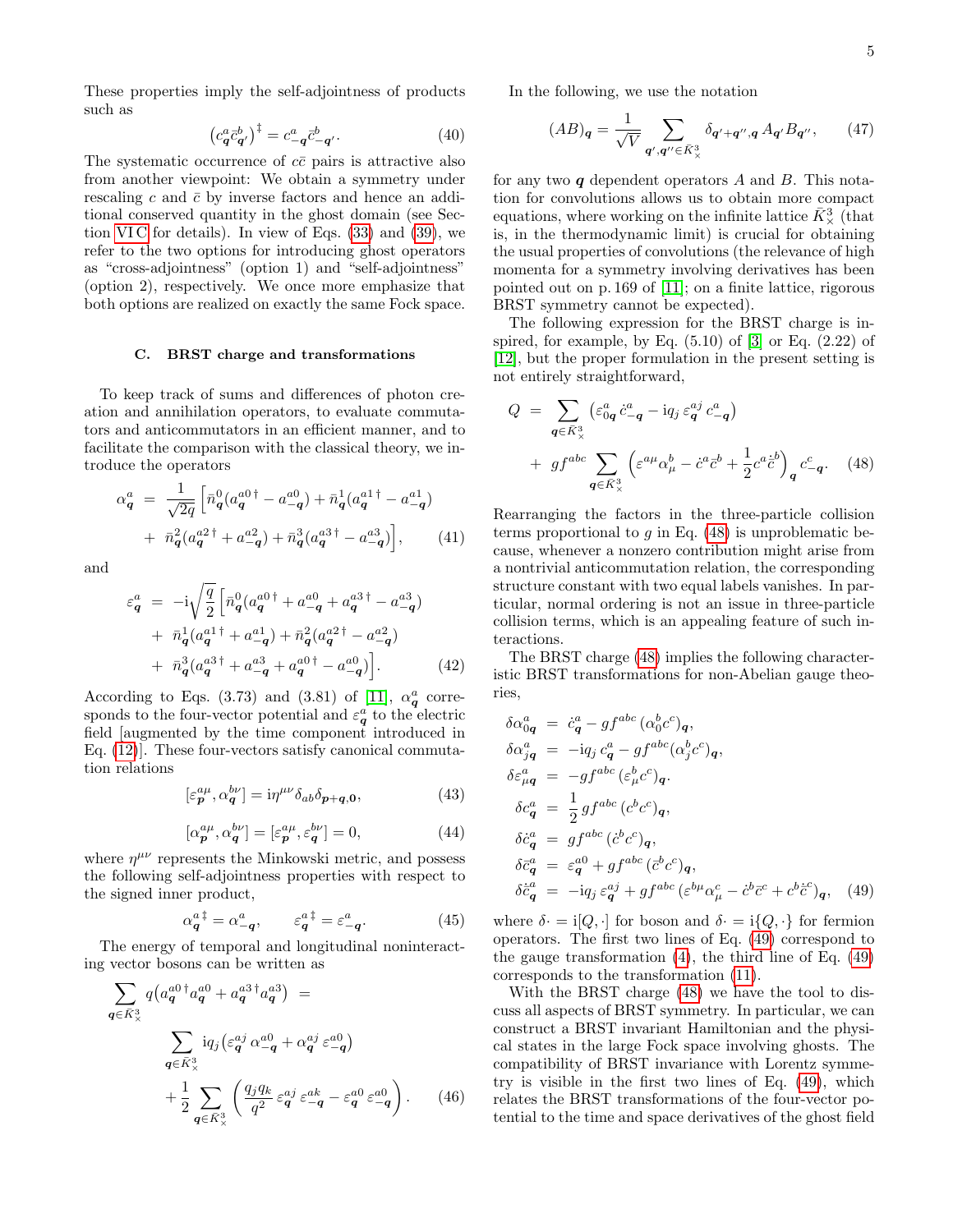c. The nilpotency of the BRST charge  $(Q^2 = 0)$ , which is crucial for the handling of BRST symmetry, is verified in Appendix [A.](#page-10-0) As a somewhat simpler alternative, one can verify  $\delta Q = 0$  by means of the BRST transformations [\(49\)](#page-4-1). The first two lines of Eq. [\(49\)](#page-4-1), which express the essence of the classical gauge transformations [\(4\)](#page-1-8), and the nilpotency of Q provide the deeper reasons for writing the BRST charge in the form given in Eq. [\(48\)](#page-4-0).

### <span id="page-5-1"></span>V. CONSTRUCTION OF BRST INVARIANT OPERATORS

A simple way of constructing BRST invariant operators is based on the identity

$$
[Q, i\{Q, X\}] = 0,\t(50)
$$

which, for any operator  $X$ , follows trivially from the nilpotency of Q. In other words, any operator  $i\{Q, X\}$ is BRST invariant as it commutes with Q. In practice, one chooses  $X$  to produce a desirable term and one automatically gets all the additional terms required for BRST invariance. We illustrate the idea for some simple choices of X, which consist of an  $\alpha$  or  $\varepsilon$  paired with a c or  $\overline{c}$ .

To produce terms of the type  $\dot{c}\dot{\bar{c}}$ , we choose

$$
X_1 = \sum_{\mathbf{q} \in \bar{K}^3_{\times}} \alpha_{0\mathbf{q}}^a \dot{\bar{c}}^a_{-\mathbf{q}}.
$$
 (51)

Straightforward calculations based on the product rule and the results in Eq. [\(49\)](#page-4-1) give

$$
i\{Q, X_1\} = \sum_{\mathbf{q} \in \mathbb{R}^3_{\times}} \left( \dot{c}_{\mathbf{q}}^a \dot{\bar{c}}_{-\mathbf{q}}^a + i q_j \, \varepsilon_{\mathbf{q}}^{aj} \, \alpha_{-\mathbf{q}}^{a0} \right) + gf^{abc} \sum_{\mathbf{q} \in \mathbb{R}^3_{\times}} \left( \varepsilon^{aj} \alpha_j^b - \dot{c}^a \bar{c}^b \right)_{-\mathbf{q}} \alpha_{0\mathbf{q}}^c. \tag{52}
$$

Similarly, to produce terms of the type  $c\bar{c}$ , we choose

$$
X_2 = \sum_{\mathbf{q} \in \bar{K}^3_{\times}} i q_j \, \alpha_{j\mathbf{q}}^a \, \bar{c}_{-\mathbf{q}}^a,\tag{53}
$$

and we obtain the BRST invariant operator

$$
i\{Q, X_2\} = \sum_{\mathbf{q} \in \bar{K}_{\times}^3} \left( q^2 c_{\mathbf{q}}^a \bar{c}_{-\mathbf{q}}^a + i q_j \alpha_{\mathbf{q}}^{aj} \epsilon_{-\mathbf{q}}^{a0} \right)
$$

$$
- g f^{abc} \sum_{\mathbf{q} \in \bar{K}_{\times}^3} i q_j c_{\mathbf{q}}^a (\bar{c}^b \alpha^c)_{-\mathbf{q}}.
$$
(54)

Another interesting choice is given by

$$
X_3 = \sum_{\mathbf{q} \in \bar{K}^3_{\times}} \varepsilon^a_{0\mathbf{q}} \, \bar{c}^a_{-\mathbf{q}}.
$$
 (55)

It leads to the simple BRST invariant operator

$$
i\{Q, X_3\} = -\sum_{\mathbf{q} \in \bar{K}^3_{\times}} \varepsilon_{\mathbf{q}}^{a0} \varepsilon_{-\mathbf{q}}^{a0}.
$$
 (56)

In summary, we have used bilinear operators  $X$  to produce a number of BRST invariant operators  $i\{Q, X\}$ . A comparison with Eqs. [\(34\)](#page-3-7) and [\(46\)](#page-4-2) shows that, for  $g = 0$ , all our examples contain contributions from the free Hamiltonian. This observation is very useful for the subsequent construction of a BRST invariant Hamiltonian.

### VI. YANG-MILLS HAMILTONIAN

We now construct a BRST invariant Hamiltonian and discuss some implications. The construction is based entirely on symmetry considerations.

### A. Construction of Hamiltonian

We start from the energy of the noninteracting transverse polarizations of the vector bosons,

$$
\sum_{\mathbf{q}\in\bar{K}_{\times}^{3}}q(a_{\mathbf{q}}^{a_{1}+a_{\mathbf{q}}^{a_{2}+a_{\mathbf{q}}^{a_{2}}})
$$
\n
$$
=\frac{1}{2}\sum_{\mathbf{q}\in\bar{K}_{\times}^{3}}\left(\bar{n}_{j\mathbf{q}}^{1}\bar{n}_{k\mathbf{q}}^{1}+\bar{n}_{j\mathbf{q}}^{2}\bar{n}_{k\mathbf{q}}^{2}\right)\left(q^{2}\alpha_{\mathbf{q}}^{aj}\alpha_{-\mathbf{q}}^{ak}+\varepsilon_{\mathbf{q}}^{aj}\varepsilon_{-\mathbf{q}}^{ak}\right).
$$
\n(57)

A more convenient starting point is actually given by

$$
\Phi = \sum_{\mathbf{q} \in \bar{K}_{\times}^{3}} q \left( a_{\mathbf{q}}^{a1 \dagger} a_{\mathbf{q}}^{a1} + a_{\mathbf{q}}^{a2 \dagger} a_{\mathbf{q}}^{a2} \right) + \frac{1}{2} \sum_{\mathbf{q} \in \bar{K}_{\times}^{3}} \frac{q_{j} q_{k}}{q^{2}} \varepsilon_{\mathbf{q}}^{a_{j}} \varepsilon_{-\mathbf{q}}^{a_{k}}
$$
\n
$$
= \frac{1}{2} \sum_{\mathbf{q} \in \bar{K}_{\times}^{3}} \left[ \left( q^{2} \delta_{jk} - q_{j} q_{k} \right) \alpha_{\mathbf{q}}^{a j} \alpha_{-\mathbf{q}}^{a k} + \varepsilon_{\mathbf{q}}^{a j} \varepsilon_{-\mathbf{q}}^{a j} \right].
$$
\n(58)

A straightforward calculation yields

<span id="page-5-0"></span>
$$
i[Q, \Phi] = -gf^{abc} \sum_{\mathbf{q} \in \bar{K}^3_{\times}} (q^2 \delta_{jk} - q_j q_k) \alpha_{\mathbf{q}}^{aj} (\alpha^{bk} c^c)_{-\mathbf{q}}, \tag{59}
$$

so that  $\Phi$  is not yet BRST invariant for  $g \neq 0$ . As a compensating term we consider

$$
\Phi' = \frac{gf^{abc}}{\sqrt{V}} \sum_{\mathbf{q}, \mathbf{q'}, \mathbf{q'} \in \bar{K}_{\times}^{3}} \delta_{\mathbf{q} + \mathbf{q'} + \mathbf{q''}, \mathbf{0}} \left( -\mathrm{i} q_{j} \right) \alpha_{k\mathbf{q}}^{a} \alpha_{k\mathbf{q'}}^{b} \alpha_{j\mathbf{q''}}^{c},\tag{60}
$$

for which we find

$$
i[Q, \Phi'] = gf^{abc} \sum_{\mathbf{q} \in \mathbb{R}_{\times}^{3}} (q^{2} \delta_{jk} - q_{j} q_{k}) \alpha_{\mathbf{q}}^{aj} (\alpha^{bk} c^{c})_{-\mathbf{q}}
$$

$$
+ \frac{g^{2} f^{abs} f^{cds}}{V} \sum_{\mathbf{q}, \mathbf{q}', \mathbf{p}, \mathbf{p}' \in \bar{\mathbb{R}}_{\times}^{3}} \delta_{\mathbf{q} + \mathbf{q}' + \mathbf{p} + \mathbf{p}', \mathbf{0}}
$$

$$
\times i q_{j} c_{\mathbf{q}}^{a} \alpha_{k \mathbf{q}'}^{b} \alpha_{j}^{c} \alpha_{k \mathbf{p}'}^{d}.
$$
 (61)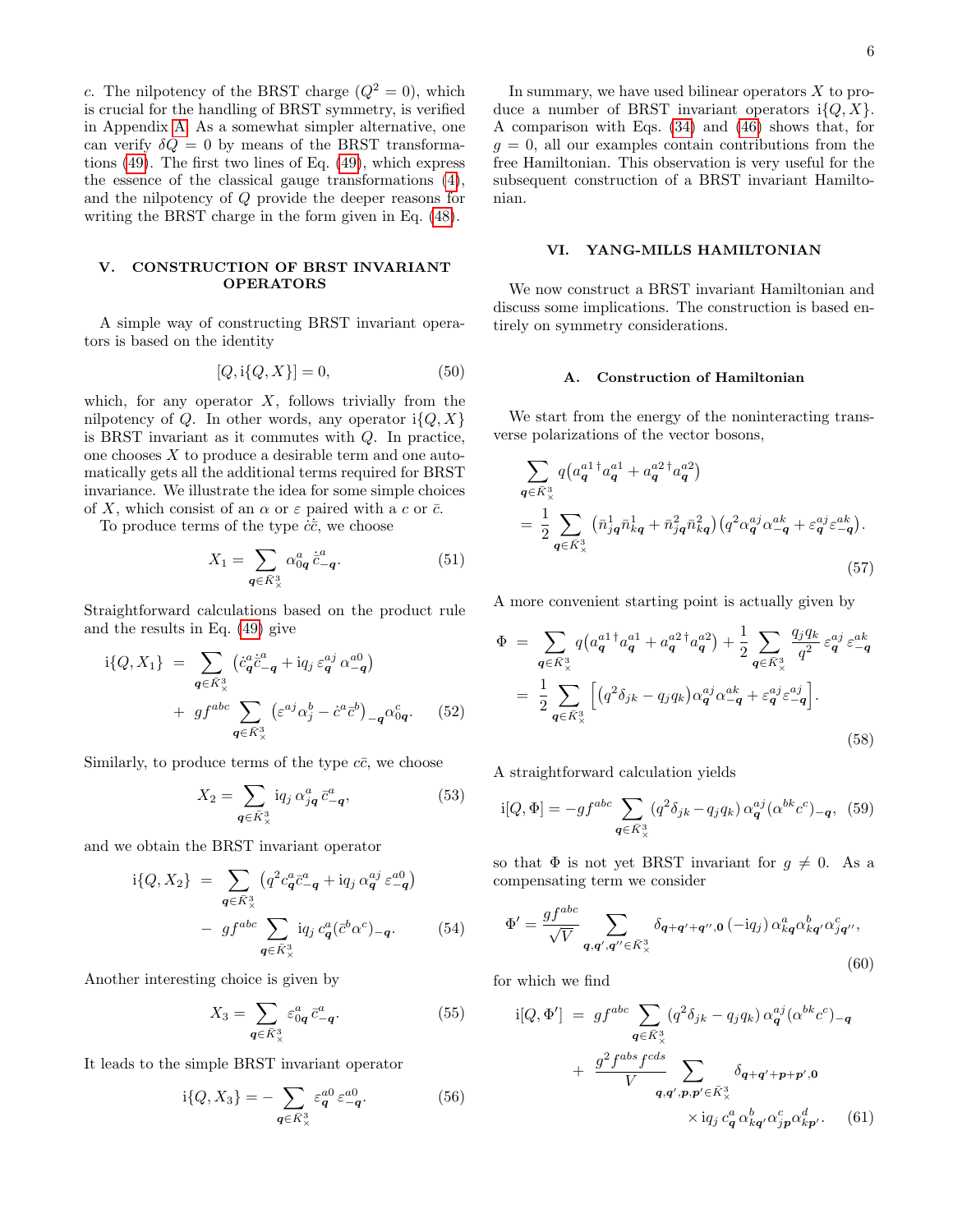The term proportional to  $g$  indeed cancels the contribution from  $\Phi$  in Eq. [\(59\)](#page-5-0), however, a new second-order term in  $q$  arises. This second-order term has been written in a compact form by arranging the three contributions resulting from the product rule in a standard form where, for rearranging the last contribution, the Jacobi identity is required. In this compact form we easily find the final compensating term

$$
\Phi'' = \frac{g^2 f^{abs} f^{cds}}{4V} \sum_{\boldsymbol{q}, \boldsymbol{q'}, \boldsymbol{p}, \boldsymbol{p'} \in \bar{K}_{\times}^3} \delta_{\boldsymbol{q} + \boldsymbol{q'} + \boldsymbol{p} + \boldsymbol{p'}, \boldsymbol{0}} \alpha_{j\boldsymbol{q}}^a \alpha_{k\boldsymbol{q'}}^b \alpha_{j\boldsymbol{p}}^c \alpha_{k\boldsymbol{p'}}^d,
$$
\n(62)

in which all for spatial gauge boson operators are on an equal footing. In order to show that no leftover higherorder terms occur one needs to use the Jacobi identity. The operator  $\Phi + \Phi' + \Phi''$  hence is BRST invariant.

The operator  $\Phi$  contains the energy of the transverse gauge bosons and, according to Eq. [\(46\)](#page-4-2), also part of energy of temporal and longitudinal gauge bosons. The missing parts are found in the BRST invariant operators established in Section [V.](#page-5-1) Moreover, these BRST invariant operators contain the energy [\(34\)](#page-3-7) of noninteracting ghost particles. By collecting terms, we get the BRST invariant total Hamiltonian

<span id="page-6-3"></span>
$$
H = H_{\text{gb}}^{\text{free}} + H_{\text{gb}}^{\text{coll}},\tag{63}
$$

consisting of the energy of free massless gauge bosons and ghost particles

$$
H_{\text{gb}}^{\text{free}} = \sum_{\mathbf{q} \in \bar{K}_{\times}^{3}} q \left( a_{\mathbf{q}}^{a\alpha \dagger} a_{\mathbf{q}}^{a\alpha} + B_{\mathbf{q}}^{a \dagger} B_{\mathbf{q}}^{a} + D_{\mathbf{q}}^{a \dagger} D_{\mathbf{q}}^{a} \right), \quad (64)
$$

and the interaction (confer to Eq. (3) of [\[13\]](#page-12-12)),

<span id="page-6-4"></span>
$$
H_{\text{gb}}^{\text{coll}} = \frac{g f^{abc}}{\sqrt{V}} \sum_{\boldsymbol{q}, \boldsymbol{q'}, \boldsymbol{q''} \in \bar{K}_{\times}^{3}} \delta_{\boldsymbol{q} + \boldsymbol{q'} + \boldsymbol{q''}, \boldsymbol{0}} \left( \varepsilon_{\boldsymbol{q}}^{aj} \alpha_{j \boldsymbol{q'}}^{b} \alpha_{0 \boldsymbol{q''}}^{c} - \dot{c}_{\boldsymbol{q}}^{a} \bar{c}_{\boldsymbol{q'}}^{b} \alpha_{0 \boldsymbol{q''}}^{c} - \text{i} q_{j} \alpha_{k \boldsymbol{q}}^{a} \alpha_{k \boldsymbol{q'}}^{b} \alpha_{j \boldsymbol{q''}}^{c} - \text{i} q_{j} \ c_{\boldsymbol{q}}^{a} \bar{c}_{\boldsymbol{q'}}^{b} \alpha_{j \boldsymbol{q''}}^{c} \right) + \frac{g^{2} f^{abs} f^{cds}}{4V} \sum_{\boldsymbol{q}, \boldsymbol{q'}, \boldsymbol{p}, \boldsymbol{p'} \in \bar{K}_{\times}^{3}} \delta_{\boldsymbol{q} + \boldsymbol{q'} + \boldsymbol{p} + \boldsymbol{p'}, \boldsymbol{0}} \alpha_{j \boldsymbol{q}}^{a} \alpha_{k \boldsymbol{q'}}^{b} \alpha_{j \boldsymbol{p}}^{c} \alpha_{k \boldsymbol{p'}}^{d}.
$$
\n
$$
(65)
$$

By making sure that all four gauge boson polarizations occur on an equal footing we have taken into account the Lorentz invariance of the free theory. The collisional contribution consists mostly of three-particle interactions, but the second-order term in g represents a four-particle collision. Note that, for the construction of self-adjoint ghost particle operators, the Hamiltonian is self-adjoint with respect to the signed inner product.

### B. Evolution equations

By recognizing  $i[H, A]$  as the time derivative of an operator A, we can now formulate the evolution equations for various operators and, in particular, we can compare them to the classical equations compiled in Section [II.](#page-1-10) We begin with the evolution of the four-vector potential,

<span id="page-6-1"></span>
$$
i[H, \alpha_{j\mathbf{q}}^a] = -\varepsilon_{j\mathbf{q}}^a - i q_j \alpha_{0\mathbf{q}}^a - g f^{abc} (\alpha_j^b \alpha_0^c)_{\mathbf{q}},\qquad(66)
$$

which reassuringly is the quantum version of the Fourier transformed classical evolution equation [\(19\)](#page-1-11). For the temporal component of the four-vector potential, we find

<span id="page-6-0"></span>
$$
i[H, \alpha_{0\mathbf{q}}^a] = i\sqrt{\frac{q}{2}}(a_{\mathbf{q}}^{0\dagger} + a_{-\mathbf{q}}^0) = -\varepsilon_{0\mathbf{q}}^a - iq_j \alpha_{\mathbf{q}}^{aj}, \qquad (67)
$$

which is the quantum version of the definition [\(12\)](#page-1-7) of  $\varepsilon_{0\mathbf{q}}^a$ , relating  $\varepsilon_{0\mathbf{q}}^a$  to the time derivative of  $\alpha_{0\mathbf{q}}^a$ .

We next turn to the electric field type operators and find

$$
i[H, \varepsilon_{j\mathbf{q}}^a] = q^2 \alpha_{j\mathbf{q}}^a - q_j q_k \alpha_{\mathbf{q}}^{ak} + i q_j \varepsilon_{0\mathbf{q}}^a + g f^{abc} (\alpha_0^b \varepsilon_j^c)_{\mathbf{q}}
$$
  
+ 
$$
\frac{ig f^{abc}}{\sqrt{V}} \sum_{\mathbf{q}', \mathbf{q}'' \in \bar{K}^3_{\times}} \delta_{\mathbf{q}'+\mathbf{q}'', \mathbf{q}} [(2q'_k + q''_k) \alpha_{j\mathbf{q}'}^b - q'_j \alpha_{k\mathbf{q}'}^b] \alpha_{k\mathbf{q}''}^c
$$

$$
- \frac{g^2 f^{abs} f^{cds}}{V} \sum_{\mathbf{p}, \mathbf{p}', \mathbf{p}'' \in \bar{K}^3_{\times}} \delta_{\mathbf{p}+\mathbf{p}'+\mathbf{p}'', \mathbf{q}} \alpha_{k\mathbf{p}}^b \alpha_{k\mathbf{p}'}^c \alpha_{j\mathbf{p}''}^d
$$

$$
- \frac{gf^{abc}}{\sqrt{V}} \sum_{\mathbf{q}', \mathbf{q}'' \in \bar{K}^3_{\times}} \delta_{\mathbf{q}'+\mathbf{q}'', \mathbf{q}} i q''_j \bar{c}_{\mathbf{q}'}^b c_{\mathbf{q}''}^c,
$$
(68)

where the same simplification as in Eq. [\(67\)](#page-6-0) has been used. Except for the terms involving  $\varepsilon_0^a$  and  $\bar{c}^b c^c$ , we recognize that exactly the same terms as in the classical evolution equation [\(20\)](#page-2-2) in the absence of an external current. In view of Eq. [\(12\)](#page-1-7),  $\varepsilon_0^a$  vanishes in the Lorenz gauge. Also the ghost term  $\bar{c}^b c^c$  is clearly related to the proper handling of gauge conditions. The same remarks hold for the temporal component

<span id="page-6-2"></span>
$$
i[H, \varepsilon_{0\mathbf{q}}^a] = i q_j \varepsilon_{\mathbf{q}}^{aj} + g f^{abc} \left( \alpha_j^b \varepsilon^{cj} + \bar{c}^b \dot{c}^c \right)_{\mathbf{q}},\tag{69}
$$

which contains Eq. [\(15\)](#page-1-5) in the absence of an external current. The consistency of Eqs.  $(66)$ – $(69)$  with the classical field equations implies that our minimal BRST invariant extension of the Lorentz covariant free theory indeed leads to the quantized Yang-Mills field theory.

For completeness, we also look at the evolution equations for the ghost operators,

$$
i[H, c_q^a] = \dot{c}_q^a,\tag{70}
$$

and

$$
\mathbf{i}[H,\bar{c}_{\mathbf{q}}^{a}] = \dot{\bar{c}}_{\mathbf{q}}^{a} + gf^{abc} \left( \alpha_{0}^{b} \bar{c}^{c} \right)_{\mathbf{q}}.\tag{71}
$$

This last equation clearly shows that the operator  $\dot{\bar{c}}_q^a$  $\frac{a}{q}$  in-troduced in Eq. [\(31\)](#page-3-2) is not the full time derivative of  $\bar{c}_q^a$ , as pointed out before. For non-Abelian gauge theories, interactions between ghost particles and vector bosons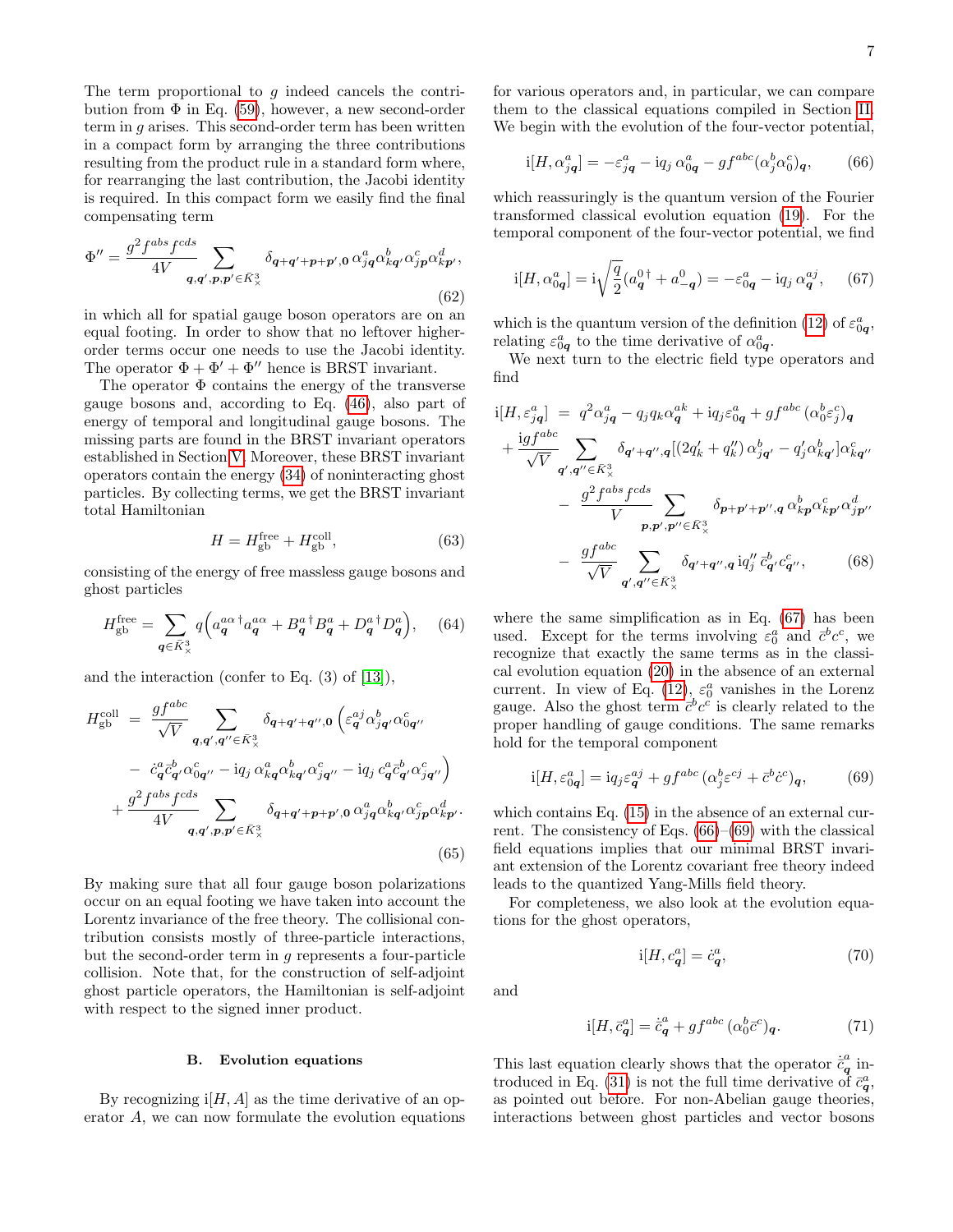occur. More of these interactions are implied by

$$
i[H, \dot{c}_{\mathbf{q}}^{a}] = -q^{2}c_{\mathbf{q}}^{a} + gf^{abc} (\alpha_{0}^{b} \dot{c}^{c})_{\mathbf{q}} + \frac{gf^{abc}}{\sqrt{V}} \sum_{\mathbf{q}', \mathbf{q}'' \in \bar{K}_{\times}^{3}} \delta_{\mathbf{q}'+\mathbf{q}'', \mathbf{q}} iq_{j}'' \alpha_{\mathbf{q}'}^{bj} c_{\mathbf{q}''}^{c},
$$
\n
$$
(72)
$$

and

$$
\mathrm{i}[H,\dot{\tilde{c}}_{\mathbf{q}}^a] = -q^2 \bar{c}_{\mathbf{q}}^a + \frac{g f^{abc}}{\sqrt{V}} \sum_{\mathbf{q}',\mathbf{q}'' \in \bar{K}_{\times}^3} \delta_{\mathbf{q}'+\mathbf{q}'',\mathbf{q}} \,\mathrm{i} q_j \,\alpha_{\mathbf{q}'}^{bj} \bar{c}_{\mathbf{q}''}^c. \tag{73}
$$

## <span id="page-7-0"></span>C. Additional conserved charge

It can easily be verified that an operator R possessing the properties

<span id="page-7-1"></span>
$$
i[R, c_q^a] = c_q^a, \t i[R, \bar{c}_q^a] = -\bar{c}_q^a,
$$
\t(74)

and

<span id="page-7-2"></span>
$$
i[R, \dot{c}_q^a] = \dot{c}_q^a, \qquad i[R, \dot{\bar{c}}_q^a] = -\dot{\bar{c}}_q^a,\tag{75}
$$

as well as vanishing commutators with all gauge boson operators, commutes with the full Hamiltonian H. Such an operator  $R$  can be interpreted as the generator of the symmetry associated with the rescaling of ghost operators with and without bars by reciprocal factors.

As suggested in Eq. (2.17) of [\[12\]](#page-12-11), we have the following natural candidate for R,

$$
R = \sum_{\mathbf{q} \in \bar{K}_{\times}^{3}} \left( c_{\mathbf{q}}^{a} \dot{c}_{-\mathbf{q}}^{a} - \dot{c}_{\mathbf{q}}^{a} \dot{c}_{-\mathbf{q}}^{a} \right). \tag{76}
$$

One can easily verify by means of the anticommutation relations  $(32)$  that this operator R indeed leads to the properties in Eqs.  $(74)$ ,  $(75)$ . The simple form of R (compared to Eq.  $(2.17)$  of  $[12]$ ) is a consequence of the fact that the dots don't indicate full time derivatives but rather the operators defined in Eq. [\(31\)](#page-3-2) or Eqs. [\(37\)](#page-3-9) and [\(38\)](#page-3-5).

We further find the commutator

$$
i[R,Q] = Q.\t(77)
$$

On the kernel of  $Q$ , the operator  $R$  commutes also with the BRST charge. We can hence restrict the physical states to an eigenspace of  $R$  (most conveniently with eigenvalue zero).

### VII. CONSTRUCTION OF PHYSICAL STATES

In Section [III,](#page-2-3) we had introduced two inner products, the canonical and the signed ones, where the latter implies negative-norm states and hence is not truly an inner



<span id="page-7-3"></span>FIG. 1: Decomposition of Fock space into three mutually orthogonal subspaces.

product. As the signed inner product serves for defining the physical bra- in terms of ket-vectors, we need to identify a subspace of the full Fock space on which the signed product becomes a true inner product.

If the ghost operators are introduced according to Eqs.  $(35)$ – $(38)$ , the BRST charge  $(48)$  is self-adjoint with respect to the signed inner product,  $Q^{\ddagger} = Q$ . However, the BRST charge is not self-adjoint with respect to the canonical inner product,  $Q^{\dagger} \neq Q$ . We here decompose the Fock space into three mutually orthogonal spaces (in terms of the canonical inner product) and discuss the physical implications (associated with the signed inner product).

#### A. Decomposition of states

A decomposition of Fock space into three mutually orthogonal subspaces is achieved in terms of the images and kernels of the BRST operator Q and of the co-BRST operator  $Q^{\dagger}$ . Our discussion is based on Section 2.5 of [\[14\]](#page-12-13). A toy illustration of the essential features of the subsequent development is offered in Appendix [B.](#page-11-0)

Relying on the canonical inner product, the full Fock space  $\mathcal F$  can be expressed as the direct sum of three mutually orthogonal spaces (the characteristic features of this decomposition are illustrated in Figure [1\)](#page-7-3),

<span id="page-7-6"></span>
$$
\mathcal{F} = (\text{Ker } Q \cap \text{Ker } Q^{\dagger}) \oplus \text{Im } Q \oplus \text{Im } Q^{\dagger}.
$$
 (78)

In view of the nilpotency properties  $Q^2 = (Q^{\dagger})^2 = 0$ , we have

<span id="page-7-5"></span>
$$
\operatorname{Im} Q \subset \operatorname{Ker} Q, \qquad \operatorname{Im} Q^{\dagger} \subset \operatorname{Ker} Q^{\dagger}.
$$
 (79)

As a next step, we prove the representations

<span id="page-7-4"></span>
$$
\operatorname{Ker} Q = (\operatorname{Im} Q^{\dagger})^{\perp}, \qquad \operatorname{Ker} Q^{\dagger} = (\operatorname{Im} Q)^{\perp}. \tag{80}
$$

We only prove the first identity in Eq. [\(80\)](#page-7-4) because the second one can be shown in exactly the same way. If  $|\varphi\rangle \in$ Ker Q, that is  $Q|\varphi\rangle = 0$ , we have  $0 = s^{\text{can}}(Q|\varphi\rangle, |\psi\rangle) =$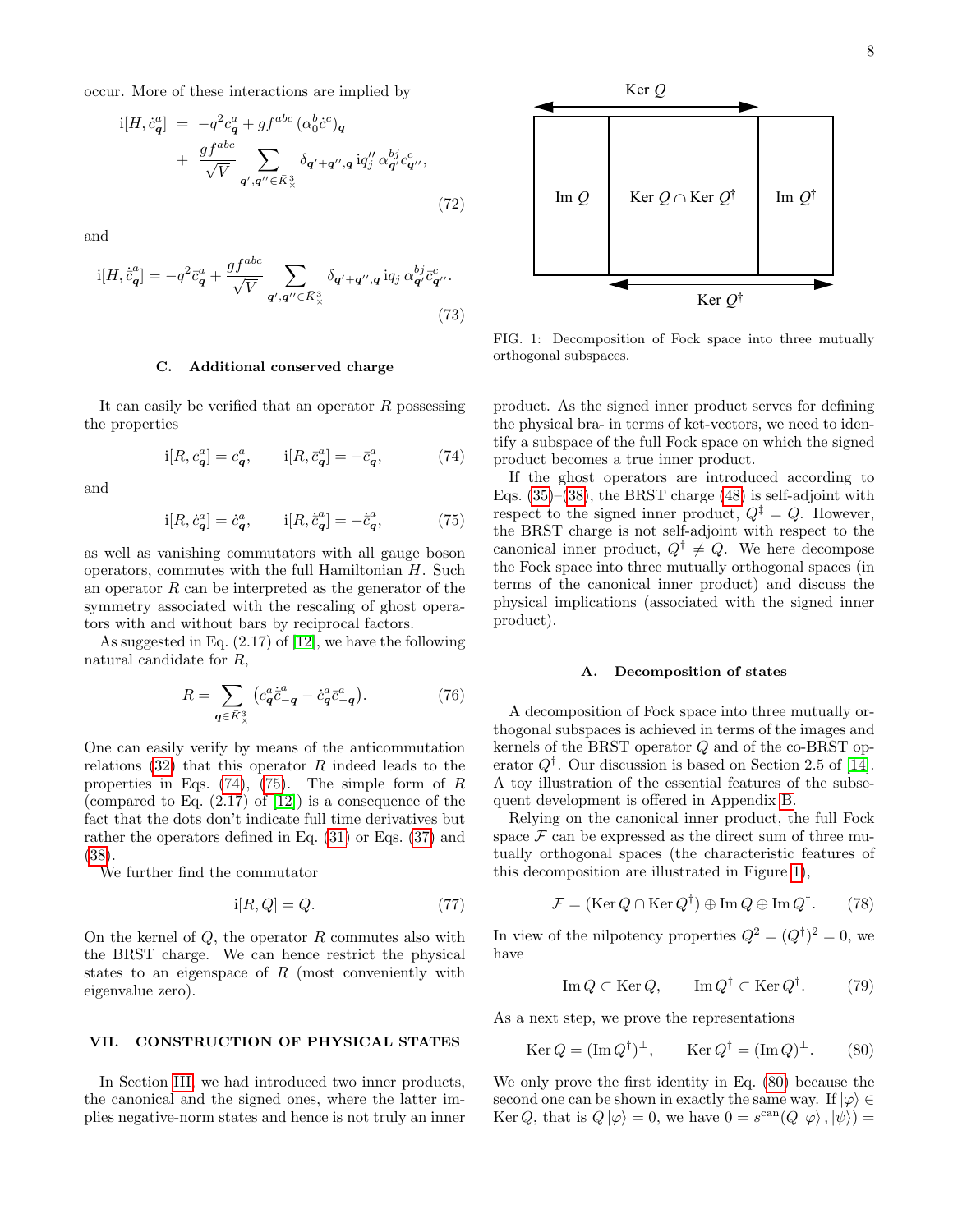$s^{\text{can}}(\ket{\varphi}, Q^{\dagger} \ket{\psi})$  for all  $\ket{\psi} \in \mathcal{F}$ . Conversely, if  $\ket{\varphi} \in$ F is such that  $s^{\text{can}}(|\varphi\rangle, Q^{\dagger}|\psi\rangle) = 0$  for all  $|\psi\rangle \in \mathcal{F}$ , then  $s^{\text{can}}(Q|\varphi\rangle, |\psi\rangle) = 0$  for all  $|\psi\rangle \in \mathcal{F}$ , which implies  $Q |\varphi\rangle = 0.$ 

Equations [\(79\)](#page-7-5) and [\(80\)](#page-7-4) imply that Im Q and Im  $Q^{\dagger}$  are orthogonal spaces and that Ker  $Q \cap \text{Ker } Q^{\dagger}$  is orthogonal to both images and exhausts the rest of  $\mathcal{F}$ . We have thus established Eq. [\(78\)](#page-7-6) and the situation depicted in Figure [1.](#page-7-3) This equation implies that every state  $|\varphi\rangle \in \mathcal{F}$ can be written as

<span id="page-8-2"></span>
$$
|\varphi\rangle = |\chi\rangle + Q |\psi_1\rangle + Q^{\dagger} |\psi_2\rangle \quad \text{with} \quad Q |\chi\rangle = Q^{\dagger} |\chi\rangle = 0,
$$
\n(81)

where the three contributions to  $|\varphi\rangle$  are mutually orthogonal in the canonical inner product.

### B. BRST Laplacian

Before we discuss the signed norm of states in the various subspaces, we elaborate some details of the decomposition [\(78\)](#page-7-6). This can be done in terms of the BRST Laplacian

$$
\Delta = (Q + Q^{\dagger})^2 = QQ^{\dagger} + Q^{\dagger}Q. \tag{82}
$$

As  $\Delta$  is the square of a self-adjoint operator, its eigenvalues  $\lambda^2$  must be real and nonnegative. All states in Ker  $Q \cap \text{Ker } Q^{\dagger}$  are eigenstates of  $\Delta$  with eigenvalue zero. A nonzero eigenvalue can only be obtained for vectors from one of the images, say  $|\psi\rangle \in \text{Im } Q$ . To obtain  $\Delta |\psi\rangle \neq 0, |\varphi\rangle = Q^{\dagger} |\psi\rangle$  has to lie in  $(\text{Ker } Q)^{\perp} = \text{Im } Q^{\dagger}$ . Therefore, eigenstates of  $\Delta$  with nonzero eigenvalues can only be obtained by flipping back and forth between the two images when applying the two factors in the definition of  $\Delta$ . By rescaling  $|\varphi\rangle$ , we find the following doublet of states,

<span id="page-8-0"></span>
$$
Q|\varphi\rangle = \lambda |\psi\rangle
$$
  
\n
$$
Q^{\dagger}|\psi\rangle = \lambda |\varphi\rangle.
$$
 (83)

For  $\lambda = 0$  we would end up in the kernel of  $\Delta$ , so that

$$
Ker \Delta = Ker Q \cap Ker Q^{\dagger}.
$$
 (84)

According to Eq. [\(83\)](#page-8-0), both  $|\varphi\rangle \in \text{Im } Q^{\dagger}$  and  $|\psi\rangle \in$ Im Q are eigenstates of  $\Delta$  with the same eigenvalue  $\lambda^2$ . We further note the property

<span id="page-8-1"></span>
$$
(Q + Q^{\dagger})(|\varphi\rangle \pm |\psi\rangle) = \lambda(|\psi\rangle \pm |\varphi\rangle), \tag{85}
$$

so that  $|\varphi\rangle \pm |\psi\rangle$  are eigenvectors of  $Q+Q^{\dagger}$  with eigenvalues  $\pm \lambda$ . In summary, we have shown that the eigenvectors of  $\Delta$  with nonzero eigenvalues are nicely organized in doublets.

#### C. Physical subspace

As a next step, we wish to identify Ker  $\Delta = \text{Ker }Q \cap$ Ker  $Q^{\dagger}$  as the physical subspace of  $\mathcal F$  in which  $s^{\text{sign}}$  becomes a valid inner product, to be taken as the physical

inner product. In other words, physical states are characterized by  $Q |\varphi\rangle = Q^{\dagger} |\varphi\rangle = 0.$ 

In the natural base of our Fock space, the canonical inner product is represented by the unit matrix, whereas the signed inner product is represented by a diagonal matrix  $\sigma$  with diagonal elements  $\pm 1$ . If  $A^{\dagger}$  and  $A^{\dagger}$  are the matrices representing the two adjoints of an operator A in the natural basis, the definition of these adjoints implies  $\sigma A^{\dagger} = A^{\ddagger} \sigma$  and, in view of  $\sigma^2 = 1$ , also  $\sigma A^{\ddagger} =$  $A^{\dagger}\sigma$ . In view of the self-adjointness property  $Q^{\ddagger} = Q$ , we conclude that we can choose a canonically orthonormal basis of eigenvectors of  $Q + Q^{\dagger}$  which all possess signed norm  $+1$  or  $-1.$ 

We note that the signed norm of any state from one of the images of  $Q$  or  $Q^{\dagger}$  vanishes. For example,  $s^{\text{sign}}(Q|\varphi\rangle, Q|\varphi\rangle) = s^{\text{sign}}(|\varphi\rangle, Q^{\ddagger}Q|\varphi\rangle) = 0$  as  $Q^{\ddagger} = Q$ and  $Q^2 = 0$ . By superposition of states from the two images one can produce states of negative norm. For the eigenvectors of  $Q + Q^{\dagger}$  found in Eq. [\(85\)](#page-8-1), we have

$$
s^{\text{sign}}(|\varphi\rangle \pm |\psi\rangle, |\varphi\rangle \pm |\psi\rangle) = \pm (\langle \varphi | \psi \rangle + \langle \psi | \varphi \rangle). \quad (86)
$$

This result nicely shows that the (properly scaled) eigenvectors of  $Q + Q^{\dagger}$  come in pairs with signed norms  $+1$ and  $-1$ .

Can we now guarantee that the signed inner product is positive on  $\text{Ker }\Delta = (\text{Im }Q \oplus \text{Im }Q^{\dagger})^{\perp}$ ? The toy example of Appendix [B](#page-11-0) shows that the answer is 'no.' In the BRST construction we have to make sure that the number of negative-norm states matches exactly the pairs in Im  $Q \oplus \text{Im } Q^{\dagger}$ . We need to verify that every negativenorm state can be written as a linear combination of zero-norm states from  $\text{Im }Q$  and  $\text{Im }Q^{\dagger}$ .

The above construction is usually presented in two steps. For the physical states, one first imposes the condition  $Q |\varphi\rangle = 0$ . By excluding Im  $Q^{\dagger}$  one avoids the above construction of negative-norm states from the doublets [\(83\)](#page-8-0), but zero-norm states clearly still exist in Im Q. In a second step, one considers equivalence classes of states that differ only by zero-norm states. Selecting representatives of the equivalence classes is often referred to as gauge fixing. Our gauge fixing condition thus is  $Q^{\dagger}|\varphi\rangle = 0$ . According to Eq. [\(81\)](#page-8-2), the states satisfying the first condition  $Q |\varphi\rangle = 0$  possess the representation

$$
|\varphi\rangle = |\chi\rangle + Q |\psi\rangle
$$
 with  $Q |\chi\rangle = Q^{\dagger} |\chi\rangle = 0.$  (87)

We can take  $|\chi\rangle$  as the unique representative of an equivalence class of states that differ by the zero-norm states  $Q|\psi\rangle$  for some  $|\psi\rangle \in \mathcal{F}$ , so that the physical subspace indeed is Ker $\Delta$ . The physical norms are independent of the choice of the representative. For Hamiltonians commuting with Q and  $Q^{\dagger}$ , the physical subspace Ker $\Delta$  is invariant under Hamiltonian dynamics.

### VIII. INCLUSION OF MATTER

In the terms proportional to q in the BRST charge  $(48)$ we recognize a term that contains the temporal compo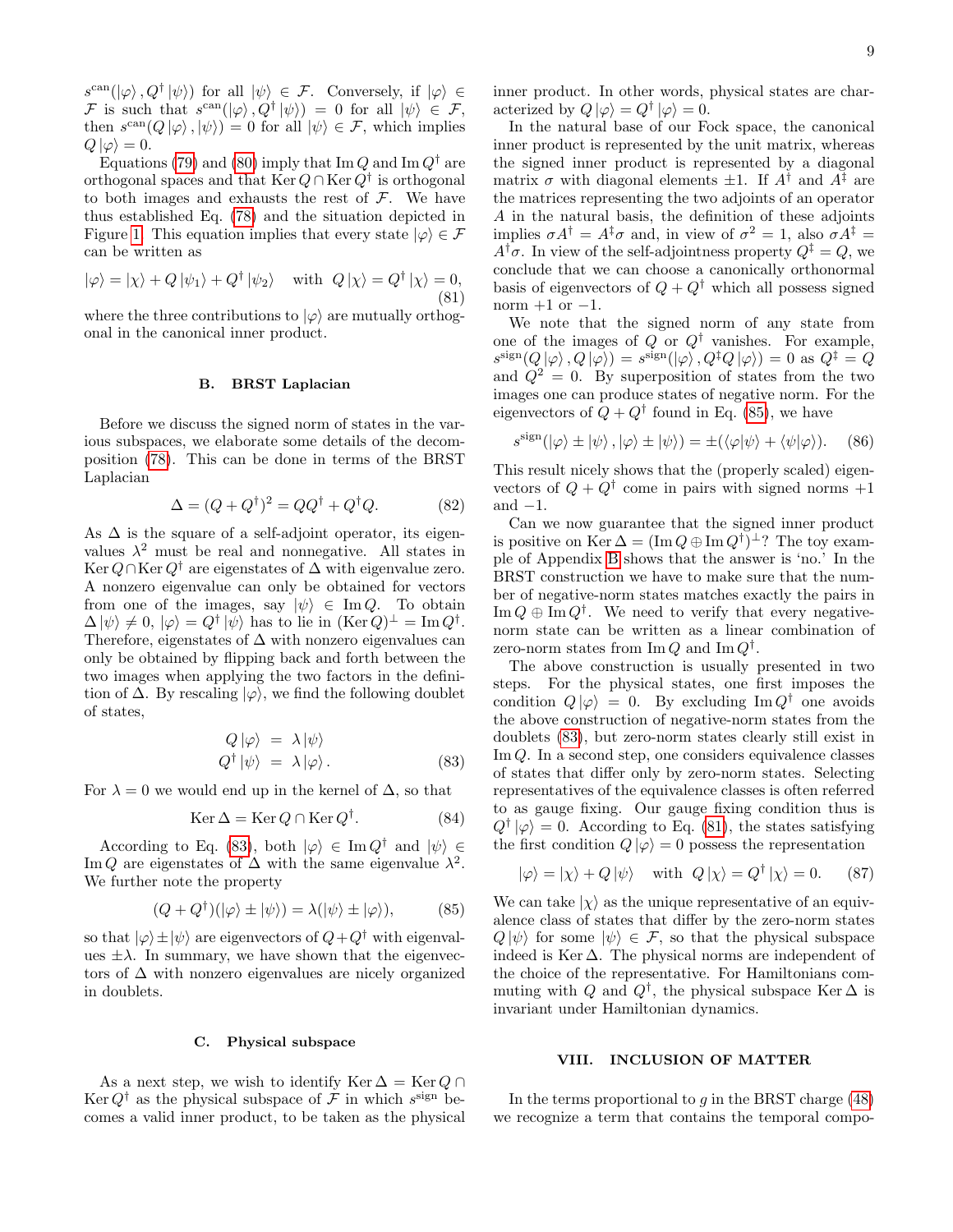nent [\(17\)](#page-1-12) of the current four-vector resulting from the gauge bosons. The simplest way to incorporate matter into the BRST charge is to add the corresponding term involving the temporal component of the current fourvector associated with matter,

<span id="page-9-4"></span>
$$
Q_J = -\sum_{\mathbf{q} \in \bar{K}^3_{\times}} J_{\mathbf{q}}^{a0} c_{-\mathbf{q}}^a.
$$
 (88)

This idea is consistent with the expression for the BRST charge in quantum electrodynamics (see, for example, Eq. (3.125) of [\[11\]](#page-12-10)). Nilpotency of the extended BRST charge  $Q + Q_J$  requires

$$
Q_J^2 + \{Q, Q_J\} = 0.
$$
 (89)

Both terms can be calculated under the assumption that  $J_{q}^{a0}$  commutes with all gauge boson and ghost operators:

$$
\{Q, Q_J\} = \frac{1}{2} g f^{abc} \sum_{\mathbf{q} \in \bar{K}^3_{\times}} J_{\mathbf{q}}^{c0} (c^a c^b)_{-\mathbf{q}}, \tag{90}
$$

and

$$
Q_J^2 = \frac{1}{2} \sum_{\mathbf{q}, \mathbf{q}' \in \bar{K}_\times^3} [J_\mathbf{q}^{a0}, J_\mathbf{q}^{b0}] c_{-\mathbf{q}}^a c_{-\mathbf{q}'}^b. \tag{91}
$$

After using Eq. [\(47\)](#page-4-3), the nilpotency condition can be written as

<span id="page-9-0"></span>
$$
[J_q^{a0}, J_{q'}^{b0}] = -i \frac{g f^{abc}}{\sqrt{V}} J_{q+q'}^{c0}.
$$
 (92)

With this commutator we obtain the BRST transformation

$$
\delta J_{\mathbf{q}}^{a0} = -gf^{abc} \left( J^{b0} c^c \right)_{\mathbf{q}},\tag{93}
$$

which is exactly what we expect in view of the classical gauge transformation [\(7\)](#page-1-13). To recover also the proper transformation behavior of the spatial components of the current four-vector, we need to generalize Eq. [\(92\)](#page-9-0) to

<span id="page-9-1"></span>
$$
[J_q^{a0}, J_{q'}^{b\mu}] = -i \frac{g f^{abc}}{\sqrt{V}} J_{q+q'}^{c\mu}.
$$
 (94)

Equation [\(94\)](#page-9-1) is a simple case of a current algebra, in which neither an axial current nor a Schwinger term is considered. Additional terms would require a change of the BRST charge and/or Hamiltonian to make sure that the BRST approach can still be used to handle the constraints associated with gauge theories. For example, the Schwinger term [\[15\]](#page-12-14) has been discussed in the context of Yang-Mills theory in Eq.  $(3.16)$  of [\[16\]](#page-12-15) or Eq.  $(1.6)$  of [\[17\]](#page-12-16). It is typically associated with sums that are not absolutely convergent so that regularization is required. For electromagnetic fields and massless fermions in one space dimension (known as the Schwinger model [\[18\]](#page-12-17)), the Schwinger term is finite and well-defined. Possible

modifications of the Hamiltonian and BRST charge are discussed in Section 3.3 of [\[11\]](#page-12-10). As at least temporal photons have to acquire mass, the Schwinger term leads to chiral symmetry breaking.

If we choose the Hamiltonian for the interaction of gauge bosons and matter as

<span id="page-9-6"></span>
$$
H_J = -\sum_{\mathbf{q} \in \bar{K}^3_{\times}} J_{-\mathbf{q}}^{\alpha\mu} \alpha_{\mu\mathbf{q}}^a, \tag{95}
$$

we find

$$
i[H_J, \varepsilon_{\mu q}^a] = -J_{\mu q}^a,\tag{96}
$$

and hence the proper occurrence of the current in Eqs. [\(15\)](#page-1-5) and [\(16\)](#page-1-4). In order to check whether  $H + H<sub>J</sub>$ is BRST invariant with respect to the new BRST charge  $Q + Q_J$ , we calculate the commutators

<span id="page-9-2"></span>
$$
i[Q, H_J] = \sum_{\mathbf{q} \in \bar{K}_{\times}^3} \left( J_{0\mathbf{q}}^a \, \dot{c}_{-\mathbf{q}}^a - i q_j \, J_{j\mathbf{q}}^a \, c_{-\mathbf{q}}^a \right) - g f^{abc} \sum_{\mathbf{q} \in \bar{K}_{\times}^3} \left( J^{b\mu} c^c \right)_{-\mathbf{q}} \alpha_{\mu \mathbf{q}}^a, \tag{97}
$$

$$
i[Q_J, H] = -\sum_{\mathbf{q} \in \bar{K}^3_{\times}} J^a_{0\mathbf{q}} \, \dot{c}^a_{-\mathbf{q}}, \tag{98}
$$

and

<span id="page-9-3"></span>
$$
i[Q_J, H_J] = gf^{abc} \sum_{\mathbf{q} \in \bar{K}^3_{\times}} (J^{b\mu} c^c)_{-\mathbf{q}} \alpha^a_{\mu \mathbf{q}}.
$$
 (99)

The incomplete compensation of terms in Eqs. [\(97\)](#page-9-2)–[\(99\)](#page-9-3) implies that  $H + H_J$  is not BRST invariant with respect to the new BRST charge  $Q+Q_J$ . This is not surprising as the Hamiltonian for non-interacting matter is still missing. BRST invariance of the full Hamiltonian requires

$$
i[Q_J, H_{\text{mat}}^{\text{free}}] = \sum_{\mathbf{q} \in \bar{K}^3_{\times}} i q_j J_{j\mathbf{q}}^a c^a_{-\mathbf{q}}, \qquad (100)
$$

or, by means of Eq. [\(88\)](#page-9-4),

$$
\sum_{\mathbf{q} \in \bar{K}_{\times}^{3}} \left( i[H_{\text{mat}}^{\text{free}}, J_{\mathbf{q}}^{a0}] - iq_{j} J_{\mathbf{q}}^{aj} \right) c_{-\mathbf{q}}^{a} = 0. \tag{101}
$$

The current four-vector must be defined such that the operator identity

<span id="page-9-5"></span>
$$
i[H_{\text{mat}}^{\text{free}}, J_q^{a0}] - iq_j J_q^{aj} = 0 \tag{102}
$$

is satisfied (see, e.g., Eq.  $(3.95)$  of [\[11\]](#page-12-10) for quantum electrodynamics). In other words, the current four-vector must be constructed such that a continuity equation holds. However, the condition  $(102)$  is not a complete balance equation, which would require occurrence of the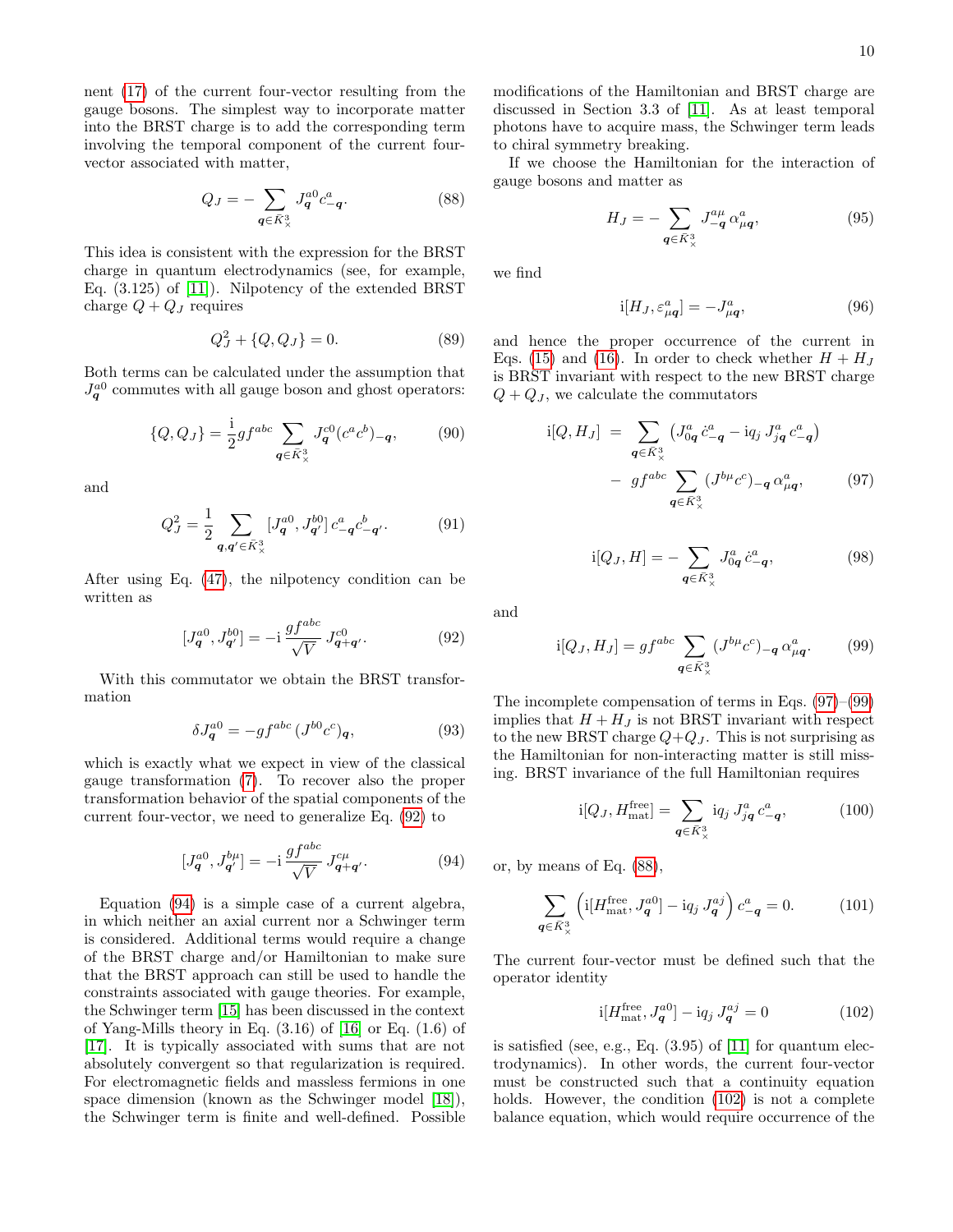full Hamiltonian instead of  $H_{\text{mat}}^{\text{free}}$ . An additional contribution

$$
\mathrm{i}[H_J, J_q^{a0}] = gf^{abc} (\alpha_\mu^b J^{c\mu})_q \tag{103}
$$

appears in the complete balance equation. In view of the classical continuity equation [\(21\)](#page-2-4) one might assume that this source term is compensated by including the current of the field. However, if we define the quantum version of the current four-vector,

$$
\tilde{J}_{\mathbf{q}}^{a0} = gf^{abc} (\alpha_j^b \varepsilon^{cj})_{\mathbf{q}},\tag{104}
$$

and

$$
\tilde{J}_{\mathbf{q}}^{aj} = -gf^{abc} \left[ (\alpha_0^b \varepsilon^{cj})_{\mathbf{q}} + gf^{cde} (\alpha_k^b \alpha_j^d \alpha_k^e)_{\mathbf{q}} \right] \n+ \frac{igf^{abc}}{\sqrt{V}} \sum_{\mathbf{q}', \mathbf{q}'' \in \bar{K}_{\times}^3} \delta_{\mathbf{q}'+\mathbf{q}'', \mathbf{q}} (q'_j \alpha_{k\mathbf{q}'}^b - q'_k \alpha_{j\mathbf{q}'}^b) \alpha_{k\mathbf{q}''}^c,
$$
\n(105)

a lengthy calculation shows that additional gauge terms appear,

$$
i[H + H_J, \tilde{J}_q^{a0}] - i q_j \tilde{J}_q^{aj} = -gf^{abc} (\alpha_\mu^b J^{c\mu})_q
$$
  
+ 
$$
\frac{gf^{abc}}{\sqrt{V}} \sum_{\mathbf{q}', \mathbf{q}'' \in \bar{K}_\times^3} \delta_{\mathbf{q}'+\mathbf{q}'', \mathbf{q}} \left\{ i[H, \varepsilon_{0\mathbf{q}'}^b] \alpha_{\mathbf{q}''}^{c0} - i q_j' \varepsilon_{0\mathbf{q}'}^b \alpha_{\mathbf{q}''}^{cj} \right\}
$$
  
- 
$$
gf^{bde} \left[ \dot{c}_{\mathbf{q}'}^d (\bar{c}^e \alpha^{c0})_{\mathbf{q}''} - i q_j' c_{\mathbf{q}'}^d (\bar{c}^e \alpha^{cj})_{\mathbf{q}''} \right] \right\}.
$$
 (106)

Therefore, a more careful analysis of say color conservation on the physical space is required.

### IX. SUMMARY AND DISCUSSION

We have elaborated all the details of the BRST quantization of Yang-Mills theory in a strictly Hamiltonian approach. A new representation of ghost-field operators in terms of canonical creation and annihilation operators has been introduced in Eqs.  $(35)$ – $(38)$ . This representation combines two pivotal advantages: (i) there exists a well-defined Fock space that serves as the underlying Hilbert space for carrying out the Hamiltonian approach and (ii) the BRST charge [\(48\)](#page-4-0) and the Hamiltonian [\(63\)](#page-6-3)– [\(65\)](#page-6-4) turn out to be self-adjoint operators with respect to the physical inner product. The Fock space actually carries two inner products, a canonical and a signed one, where the restriction of the latter to a suitable subspace serves as the physical inner product. The occurrence of negative-norm states in the unrestricted space explains why ghost particles can combine the anticommutation relations for fermions with zero spin, in an apparent violation of the spin-statistics theorem.

The construction of the BRST charge is based on the following two properties: (i) its role as the generator of the operator version of classical gauge transformations and (ii) its nilpotency. Lorentz symmetry is taken into

account in the construction of the Fock space (with four gauge boson polarizations), in the formulation of the BRST charge (inherited from classical gauge transformations), and in the construction of the Hamiltonian as the minimal BRST invariant extension of the free theory (in which all four gauge boson polarizations are on an equal footing). The final Hamiltonian found in Eqs.  $(63)$ – $(65)$ reproduces the field equations of classical Yang-Mills theory.

The interaction with matter has been included in terms of the current four-vector by adding the contributions [\(88\)](#page-9-4) and [\(95\)](#page-9-6) to the BRST charge and Hamiltonian, respectively. In order to make the BRST approach work, a current algebra has to be postulated, where a particularly simple one is given in Eq. [\(94\)](#page-9-1). Any change in the current algebra, say by a Schwinger term, requires modifications of the BRST charge and the BRST invariant Hamiltonian. We have also discussed the formulation of the conservation law associated with BRST symmetry.

Whereas the Hamiltonian approach to BRST quantization on Fock space has the educational advantage of being nicely explicit and transparent, it has serious disadvantages in practical calculations. In particular, perturbation theory becomes very cumbersome (see Appendix A of [\[11\]](#page-12-10) for some simplifications). Our motivation for elaborating the Hamiltonian approach stems from the formulation of dissipative quantum field theory [\[11,](#page-12-10) [19\]](#page-12-18), which is based on quantum master equations for evolving density matrices in time as an irreversible generalization of Hamiltonian dynamics. Dissipative quantum field theory, which is based on the idea that the elimination of degrees of freedom in renormalization procedures leads to the emergence of irreversibility, adds rigor, robustness and intuition to the field and hence has the potential to clarify the foundations of quantum field theory. Dissipation can easily be introduced in the Hamiltonian approach (see Section 1.2.3.2 of [\[11\]](#page-12-10)).

Stochastic simulation techniques developed for quantum master equations [\[20\]](#page-12-19) can then be used to simulate quantum field theories (see Sections 1.2.8.6 and 3.4.3.3 of [\[11\]](#page-12-10) for details). With the present paper, the simulation ideas so far applied only in a rudimentary way to quantum electrodynamics [\[21\]](#page-12-20), become applicable to quantum chromodynamics.

### <span id="page-10-0"></span>Appendix A: Proof of  $Q^2 = 0$

In order to prove the nilpotency of the BRST charge defined in Eq. [\(48\)](#page-4-0), we write  $Q = Q_0 + Q_1 + Q_2 + Q_3$ with

$$
Q_0 = \sum_{\mathbf{q} \in \bar{K}^3_{\times}} \left( \varepsilon_{0\mathbf{q}}^a \, \dot{c}_{-\mathbf{q}}^a - \mathrm{i} q_j \, \varepsilon_{\mathbf{q}}^{aj} \, c_{-\mathbf{q}}^a \right), \tag{A1}
$$

$$
Q_1 = gf^{abc} \sum_{\mathbf{q} \in \bar{K}^3_{\times}} (\varepsilon^{a\mu} \alpha^b_{\mu})_{\mathbf{q}} c^c_{-\mathbf{q}}, \tag{A2}
$$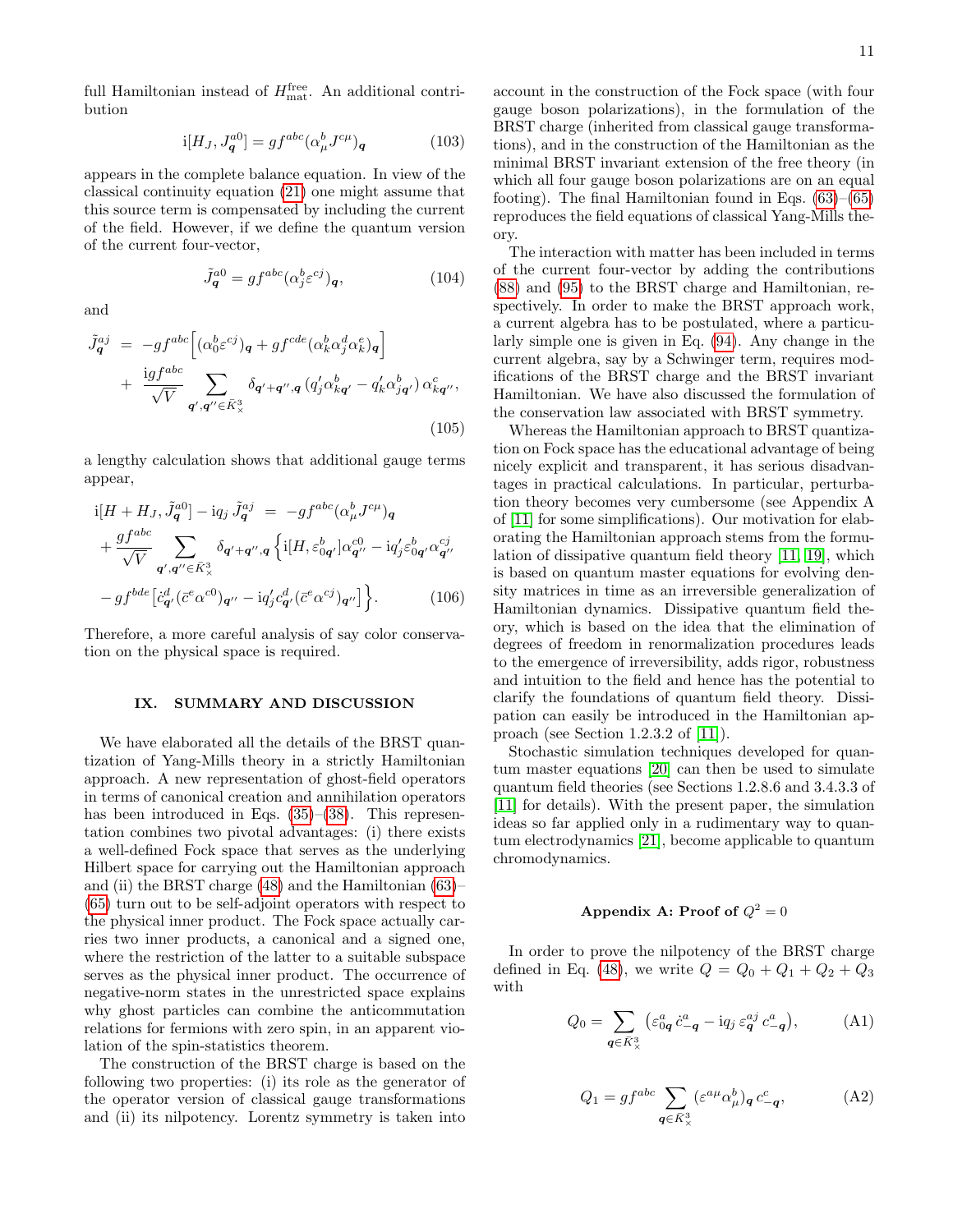$$
Q_2 = -gf^{abc} \sum_{\mathbf{q} \in \bar{K}^3_{\times}} (\dot{c}^a \bar{c}^b)_{\mathbf{q}} c^c_{-\mathbf{q}}, \tag{A3}
$$

and

$$
Q_3 = \frac{1}{2}gf^{abc} \sum_{\mathbf{q} \in \bar{K}^3_{\times}} \dot{\bar{c}}_{-\mathbf{q}}^a (c^b c^c)_{\mathbf{q}}.
$$
 (A4)

Based on trivial canonical commutation and anticommutation relations, we find

<span id="page-11-7"></span>
$$
Q_0^2 = 0,\t\t(A5)
$$

exactly as for Abelian gauge theory. The evaluation of  $Q_1^2$  is based on the commutation relations [\(43\)](#page-4-4) and [\(44\)](#page-4-5); the result is

<span id="page-11-1"></span>
$$
Q_1^2 = -ig^2 f^{ads} f^{bcs} \sum_{\mathbf{q} \in \bar{K}^3_{\times}} (\varepsilon^{d\mu} \alpha_{\mu}^c)_{-\mathbf{q}} (c^b c^a)_{\mathbf{q}}.
$$
 (A6)

By means of Eq. [\(32\)](#page-3-6) we find

<span id="page-11-2"></span>
$$
Q_2^2 = ig^2 f^{cds} f^{abs} \sum_{\mathbf{q} \in \bar{K}_\times^3} (\bar{c}^a \dot{c}^d)_{\mathbf{q}} (c^b c^c)_{-\mathbf{q}}.
$$
 (A7)

To obtain

<span id="page-11-8"></span>
$$
Q_3^2 = 0,\t\t(A8)
$$

we need the Jacobi identity [\(3\)](#page-1-14).

As a consequence of

<span id="page-11-9"></span>
$$
\{Q_1, Q_2\} = 0,\t(A9)
$$

the nonzero contribution to  $Q_1^2$  in Eq. [\(A6\)](#page-11-1) can only be compensated by

$$
\{Q_1, Q_3\} = -\frac{1}{2}g^2 f^{cds} f^{abs} \sum_{\mathbf{q} \in \bar{K}^3_{\times}} (\varepsilon^{d\mu} \alpha_{\mu}^c)_{-\mathbf{q}} (c^b c^a)_{\mathbf{q}}.
$$
\n(A10)

Indeed, the Jacobi identity [\(3\)](#page-1-14) implies

<span id="page-11-4"></span>
$$
Q_1^2 + \{Q_1, Q_3\} = 0.
$$
 (A11)

The nonzero contribution to  $Q_2^2$  in Eq. [\(A7\)](#page-11-2) can only be compensated by

$$
\{Q_2, Q_3\} = \frac{1}{2}g^2 f^{ads} f^{bcs} \sum_{\mathbf{q} \in \bar{K}^3_{\times}} (\bar{c}^a \dot{c}^d)_{\mathbf{q}} (c^b c^c)_{-\mathbf{q}}.
$$
 (A12)

By once more using the Jacobi identity [\(3\)](#page-1-14), we find

<span id="page-11-5"></span>
$$
Q_2^2 + \{Q_2, Q_3\} = 0.
$$
 (A13)

We still need to evaluate the anticommutators of  $Q_0$ with all the other contributions to Q. We first evaluate

<span id="page-11-3"></span>
$$
\{Q_0, Q_1\} = ig f^{abc} \sum_{\mathbf{q} \in \bar{K}^3_{\times}} \varepsilon^a_{0\mathbf{q}} (\dot{c}^b c^c)_{-\mathbf{q}}
$$
  
+ 
$$
\frac{1}{2} gf^{abc} \sum_{\mathbf{q} \in \bar{K}^3_{\times}} q_j \varepsilon^{aj}_{\mathbf{q}} (c^b c^c)_{-\mathbf{q}}.
$$
 (A14)

The next anticommutator is given by

$$
\{Q_0, Q_2\} = -ig f^{abc} \sum_{\mathbf{q} \in \bar{K}^3_{\times}} \varepsilon^a_{0\mathbf{q}} (\dot{c}^b c^c)_{-\mathbf{q}}, \tag{A15}
$$

which cancels the first term on the right-hand-side of Eq. [\(A14\)](#page-11-3). A final straightforward calculation yields

$$
\{Q_0, Q_3\} = -\frac{1}{2}gf^{abc} \sum_{\mathbf{q} \in \bar{K}^3_{\times}} q_j \varepsilon^{aj}_{\mathbf{q}} (c^b c^c)_{-\mathbf{q}}.
$$
 (A16)

As  $\{Q_0, Q_3\}$  cancels the second term on the right-handside of Eq. [\(A14\)](#page-11-3), we obtain

<span id="page-11-6"></span>
$$
{Q_0, Q_1} + {Q_0, Q_2} + {Q_0, Q_3} = 0.
$$
 (A17)

By summing up Eqs. [\(A11\)](#page-11-4), [\(A13\)](#page-11-5), [\(A17\)](#page-11-6) and using the results [\(A5\)](#page-11-7), [\(A8\)](#page-11-8), [\(A9\)](#page-11-9), we indeed obtain the desired nilpotency of the BRST charge defined in Eq. [\(48\)](#page-4-0),  $Q^2$  = 0.

### <span id="page-11-0"></span>Appendix B: Construction of physical states – a toy version

We here sketch a toy version of the construction of physical states in the BRST approach. The general idea is nicely illustrated in a three-dimensional cartoon version of temporal, longitudinal and transverse gauge bosons (where physical states don't contain any right bosons, equivalent physical states differ by left bosons, and unique representatives of equivalence classes do not contain any left photons).

For the linear operators

$$
Q = \begin{pmatrix} 1 & -1 & 0 \\ 1 & -1 & 0 \\ 0 & 0 & 0 \end{pmatrix}, \quad Q^{\dagger} = \begin{pmatrix} 1 & 1 & 0 \\ -1 & -1 & 0 \\ 0 & 0 & 0 \end{pmatrix}, \quad \text{(B1)}
$$

one easily verifies  $Q^2 = (Q^{\dagger})^2 = 0$ . The image and kernel of the operator  $Q$  are given by

$$
\operatorname{Im} Q = \left\{ \lambda \begin{pmatrix} 1 \\ 1 \\ 0 \end{pmatrix} \middle| \lambda \in \mathbb{R} \right\},
$$
 (B2)

and

$$
\operatorname{Ker} Q = \left\{ \lambda \begin{pmatrix} 1 \\ 1 \\ 0 \end{pmatrix} + \lambda' \begin{pmatrix} 0 \\ 0 \\ 1 \end{pmatrix} \middle| \lambda, \lambda' \in \mathbb{R} \right\}, \quad \text{(B3)}
$$

illustrating the general relation Im  $Q \subset \text{Ker } Q$ . We similarly have

Im 
$$
Q^{\dagger} = \left\{ \lambda \begin{pmatrix} 1 \\ -1 \\ 0 \end{pmatrix} \middle| \lambda \in \mathbb{R} \right\},
$$
 (B4)